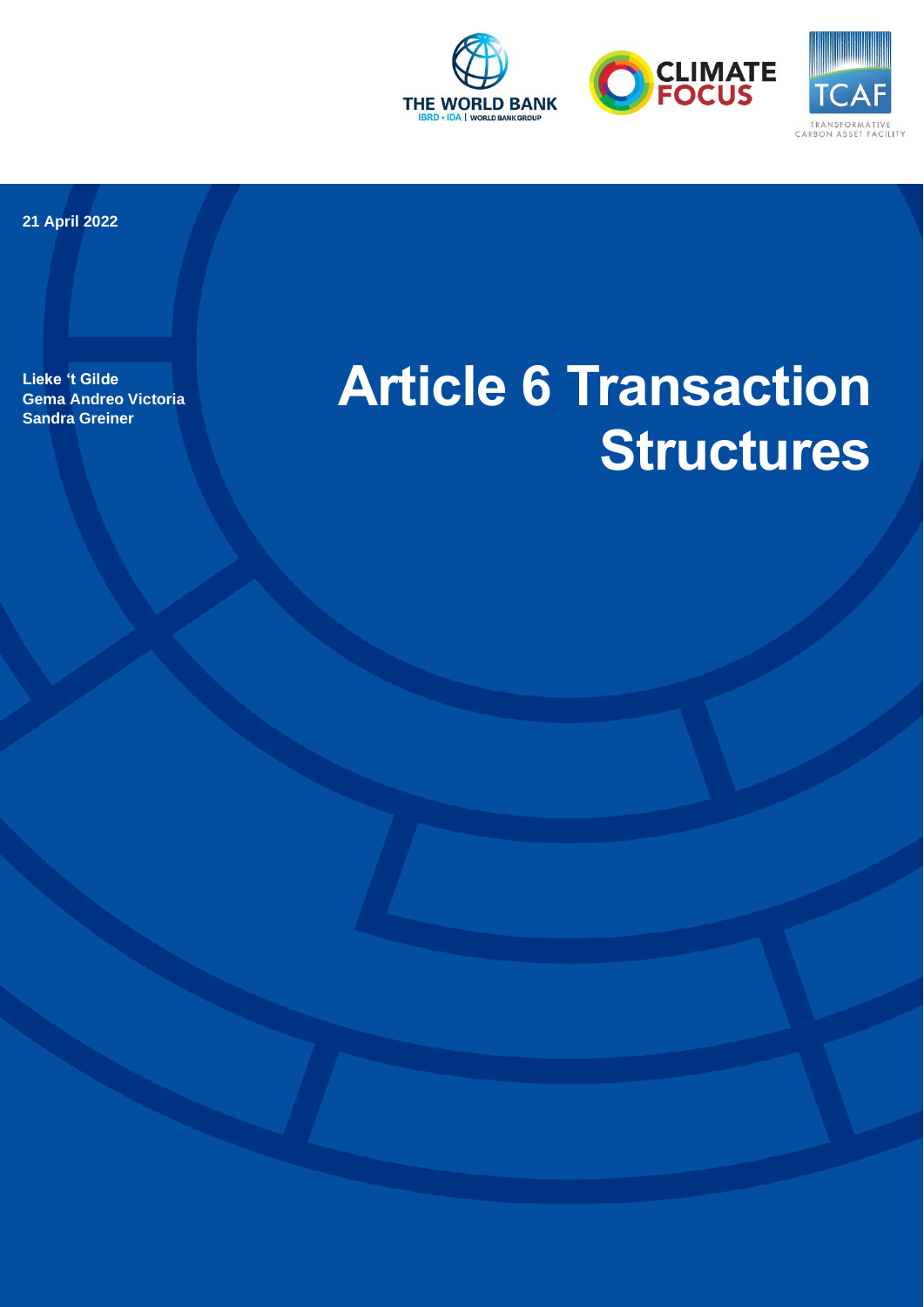





Article 6 Transaction Structures

For The World Bank Transformative Carbon Asset Facility

21 April 2022

Authors: Lieke 't Gilde Gema Andreo Victoria Sandra Greiner

Climate Focus Van Diemenstraat 170, 1013 CP Amsterdam, The Netherlands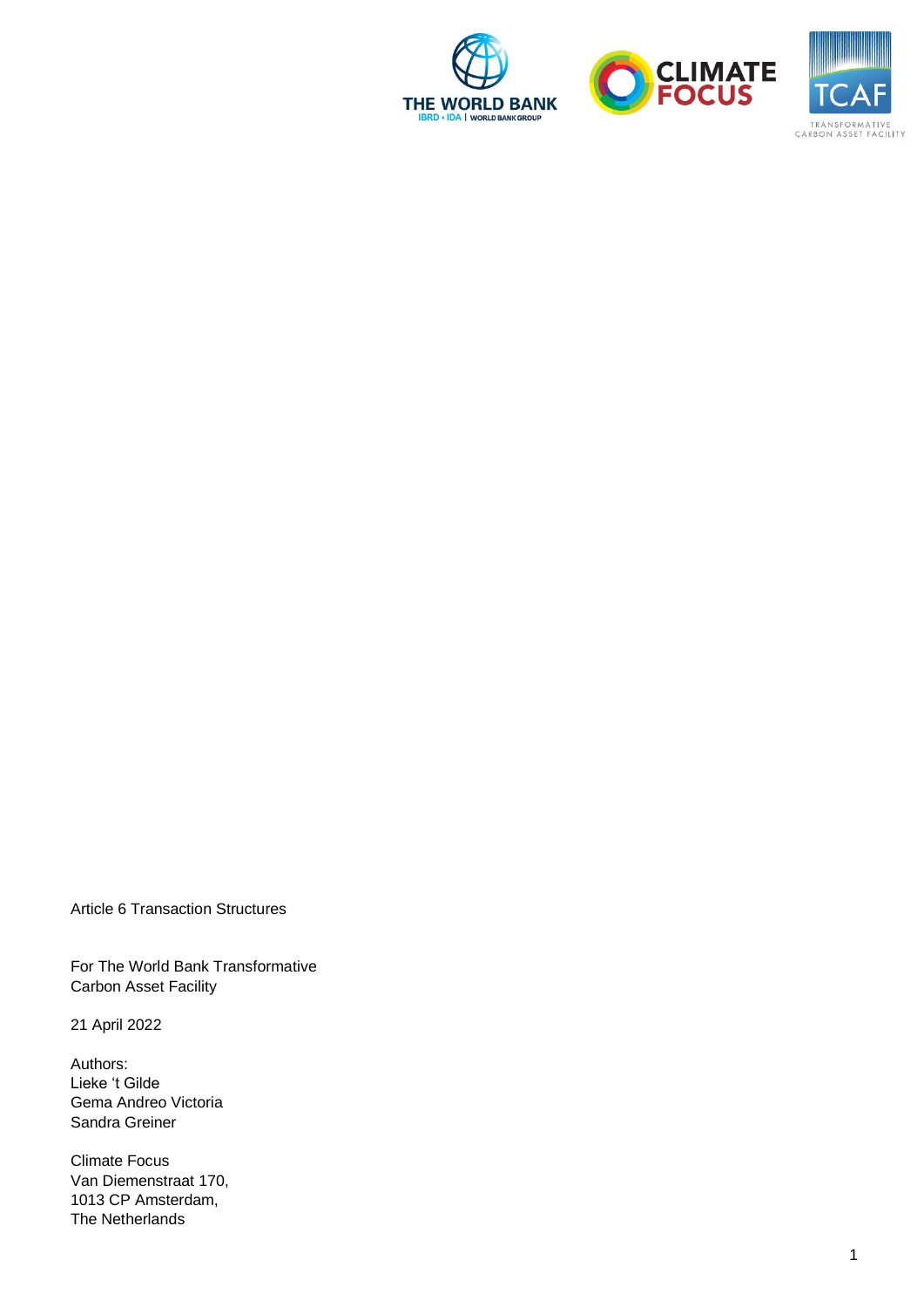# **Contents**

| 1.  | <b>Introduction</b>                                 | 1              |
|-----|-----------------------------------------------------|----------------|
| 2.  | <b>Data collection</b>                              | $\overline{2}$ |
| 3.  | <b>Overview of transaction structures</b>           | 4              |
| 3.1 | KliK, sovereign buyer                               | 4              |
| 3.2 | Swedish Energy Agency, sovereign buyer              | 7              |
| 3.3 | Joint Crediting Mechanism, sovereign buyer          | 8              |
| 3.4 | GGGI, capacity building & trade piloting            | 10             |
| 3.5 | Gold Standard, certification standard               | 12             |
| 3.6 | ART and ACR, CORSIA eligible certification programs | 13             |
| 3.7 | atmosfair, project developer                        | 15             |
| 4.  | <b>Analysis</b>                                     | 17             |
| 4.1 | Comparison of transaction structures                | 17             |
| 4.2 | Lessons learned                                     | 19             |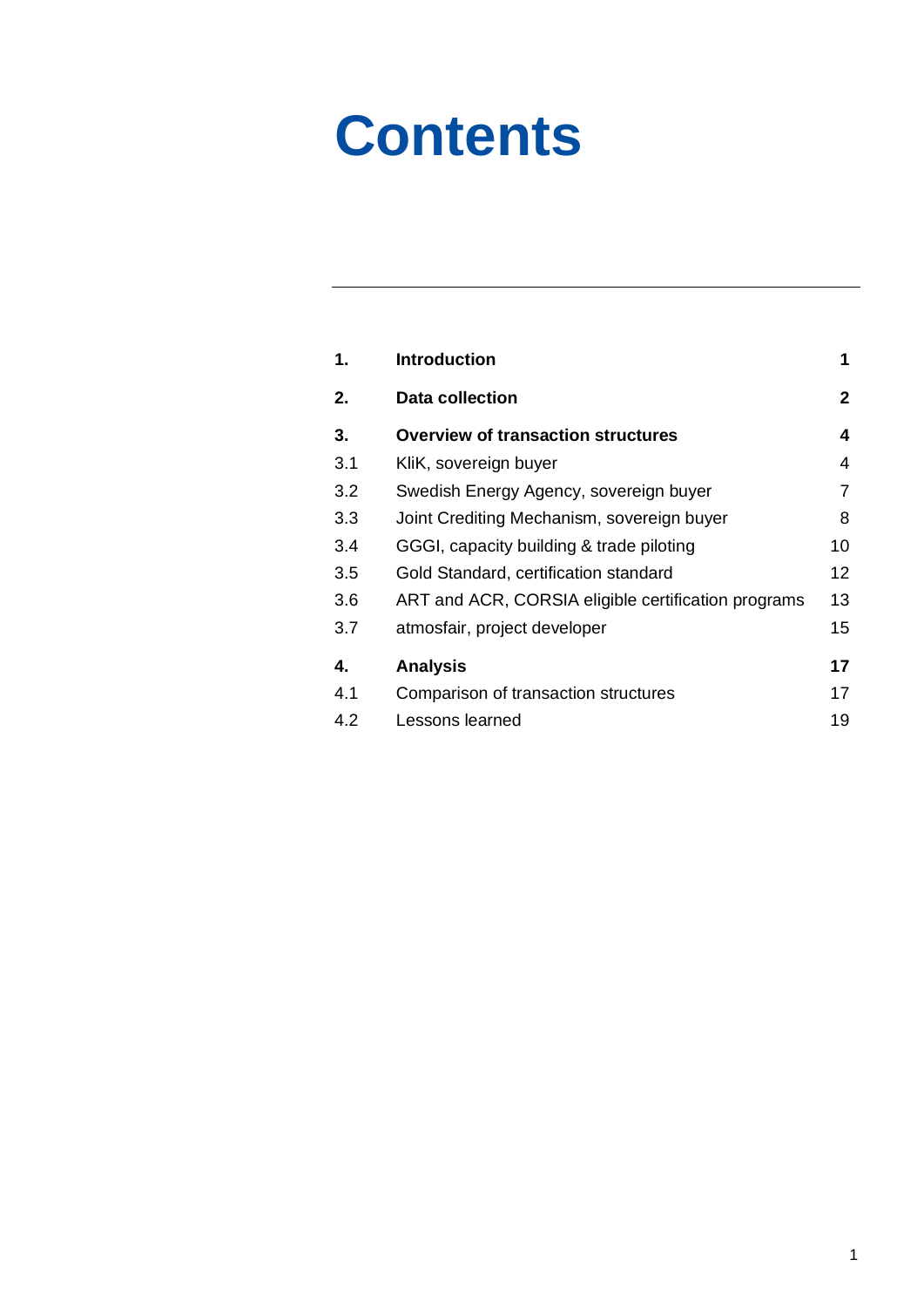## <span id="page-3-0"></span>**1. Introduction**

COP 26 in Glasgow marked the completion of the Paris Rulebook, which now includes the guidance, rules, modalities and procedures governing the international transaction of mitigation outcomes under Article 6.

The finalized Rulebook provides certainty on the rules applicable to carbon transactions in the context of the Paris Agreement. In particular, the Rulebook has made clear that corresponding adjustments should be applied for all internationally transferred mitigation outcomes.

While the Article 6 Rulebook was only concluded late 2021, numerous Article 6 pilots have already been developed to date. These pilot initiatives have been applying provisional guidance based on the latest Article 6 negotiation texts, and have progressed to different design stages (conceptual, preparatory, early implementation). Moreover, stakeholders in the voluntary carbon market have started to explore and engage with the Article 6 rules and guidance on corresponding adjustments.

This brief gives an overview of the transaction structures envisaged in a range of Article 6 pilots and other carbon transaction initiatives that are looking to apply corresponding adjustments.

The objective of this brief is to strengthen the understanding of TCAF contributors on different potential transaction structures for Article 6 collaboration, and contribute to the development and implementation of Article 6 transactions in the context of the TCAF program. Particular attention is paid to the link between corresponding adjustments and payments, and transaction liabilities.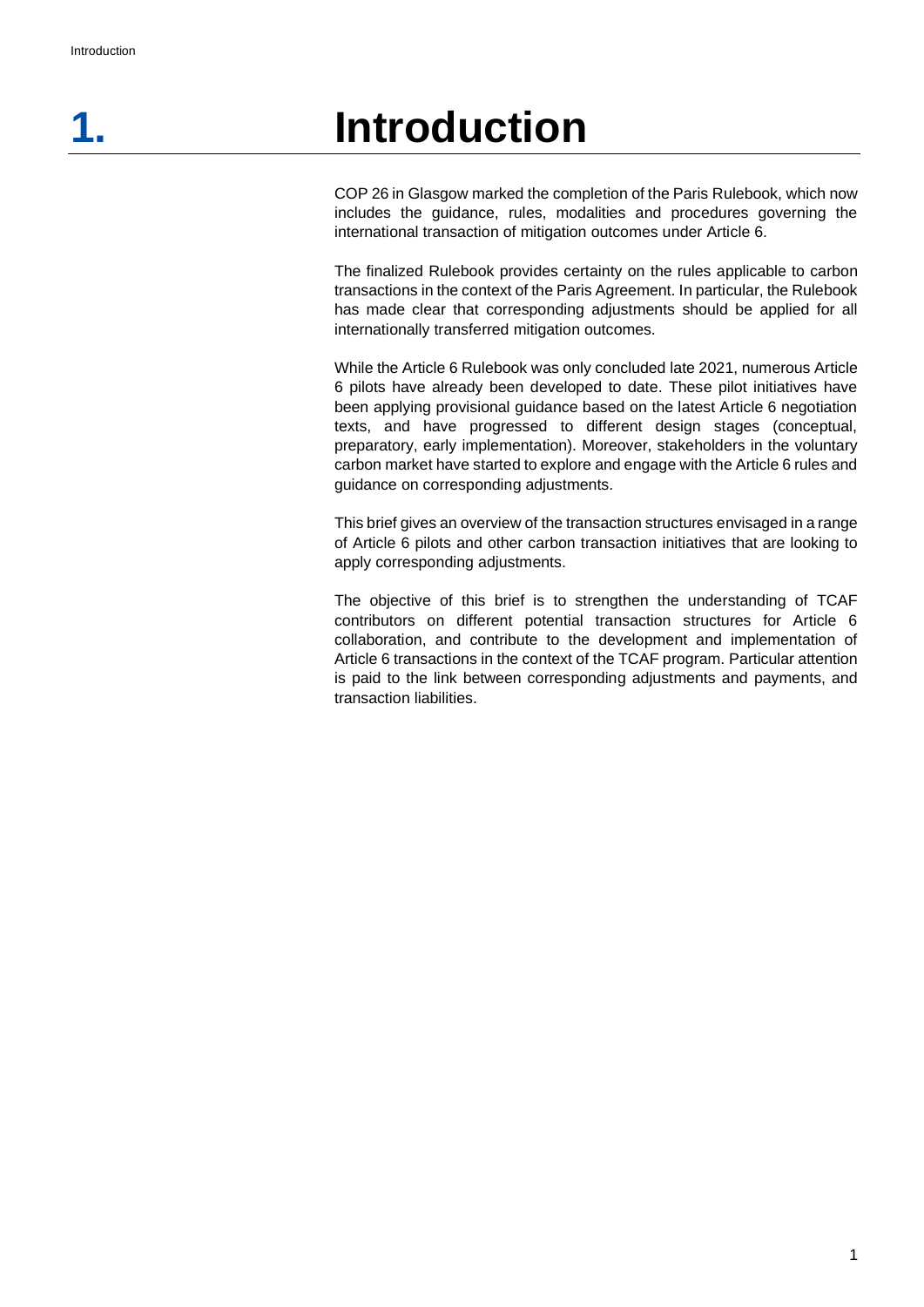## **2. Data collection**

<span id="page-4-0"></span>The information presented in this brief has been developed based on a combination of desk research and interviews with relevant stakeholders.

#### **Step 1: identification of initiatives and interviewees**

Table 1 lists the carbon transaction initiatives that have been selected to represent transactions in the context of different carbon market frameworks (Article 6 and the voluntary carbon markets), as well as to represent different stakeholders in these transactions (buyers, sellers, crediting standards, and capacity-building initiatives).

| <b>Carbon</b><br>transaction<br>initiative                                                          | <b>Role in</b><br>carbon<br>markets                    | <b>Interviewee</b>                                                                                                                                                           | <b>Interview</b><br>conducted              |
|-----------------------------------------------------------------------------------------------------|--------------------------------------------------------|------------------------------------------------------------------------------------------------------------------------------------------------------------------------------|--------------------------------------------|
| Foundation for<br><b>Climate Protection</b><br>and Carbon Offset<br>("KliK")                        | Compliance<br>buyer                                    | Mischa Classen, Director<br>Carbon Procurement at<br>KliK                                                                                                                    | 9 December<br>2021                         |
| Swedish Energy<br>Agency ("SEA")                                                                    | Sovereign<br>buyer                                     | Nils Westling, Program<br>Manager International<br>Climate Initiatives. Arvid<br>Rönnberg, Program<br>Manager International<br>Climate Cooperation,<br>Swedish Energy Agency | 16 December<br>2021                        |
| Joint Crediting<br>Mechanism<br>("JCM")                                                             | Sovereign<br>buyer                                     | Kazu Koakutsu, Ministry of<br>Foreign Affairs, Japan                                                                                                                         | 29 March<br>2022,<br>comments via<br>email |
| Global Green<br>Growth Institute<br>("GGGI")                                                        | Capacity<br>building                                   | Fenella Aouane, Deputy<br>Director, Head Carbon<br><b>Pricing Global Practice</b><br>GGGI                                                                                    | 28 January<br>2022                         |
| <b>Gold Standard</b>                                                                                | Certification<br>standard                              | Hugh Salway, Head of<br><b>Environmental Markets,</b><br><b>Gold Standard</b>                                                                                                | 1 February<br>2022                         |
| Architecture for<br>REDD+<br>Transactions,<br>("ART") American<br><b>Carbon Registry</b><br>("ACR") | <b>CORSIA</b><br>eligible<br>certification<br>programs | N/A                                                                                                                                                                          | N/A                                        |
| atmosfair                                                                                           | Project<br>developer                                   | Florian Eickhold, Climate<br>Finance and<br><b>Environmental Markets</b><br>Expert                                                                                           | 18 February<br>2022                        |

#### **Step 2: conducting semi-structured interviews**

A list of questions was prepared for the interviews to understand the context in which the transactions are taking place, the contractual process that is applied, and the main elements of the transaction agreement that are being considered or negotiated. Table 2 provides an overview of the topics covered

#### **Table 1. Overview of selected carbon transaction initiatives**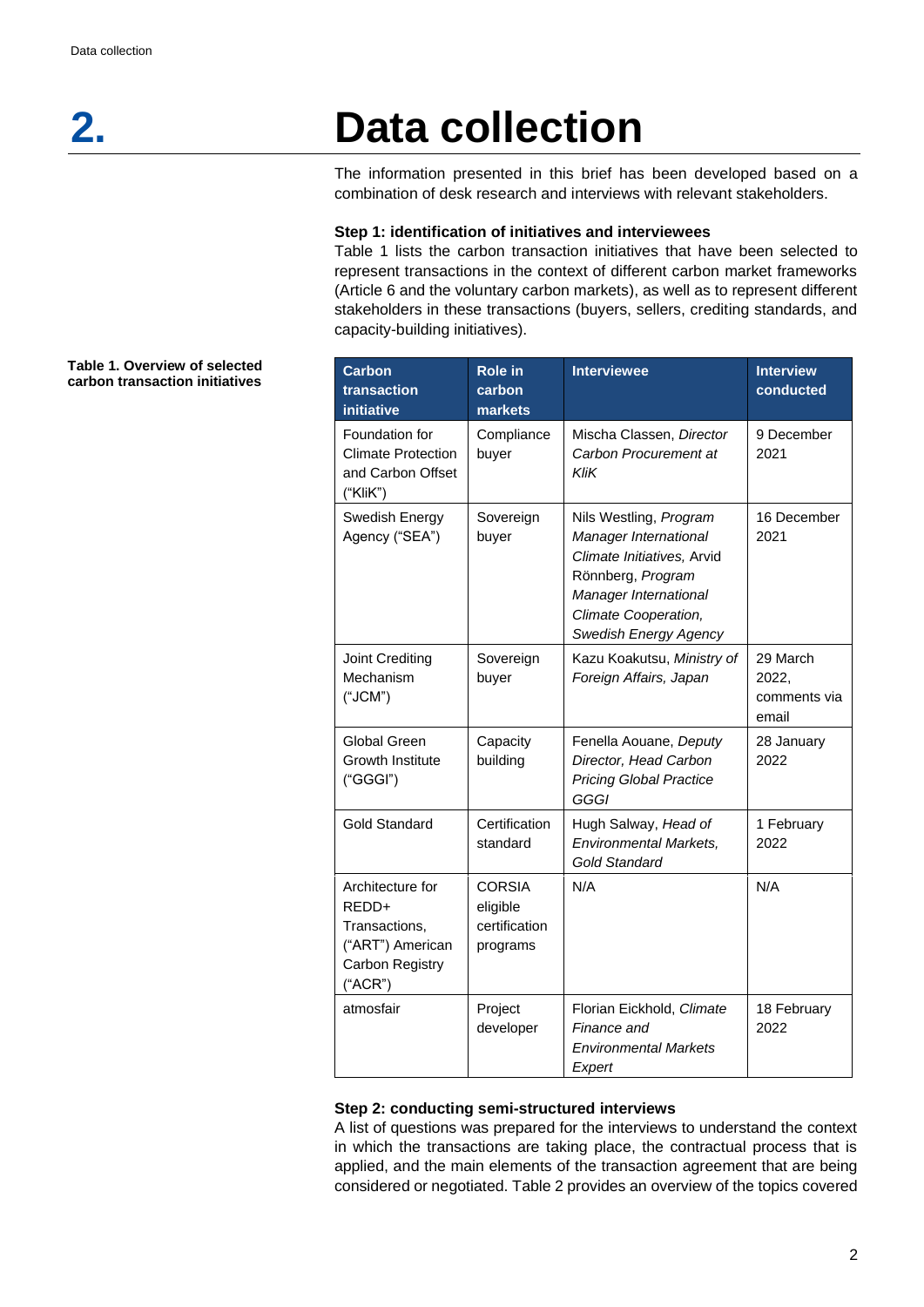in the interviews, to the extent applicable to the different interviewees and initiatives.

| Table 2. Overview of interview |  |  |
|--------------------------------|--|--|
| topics                         |  |  |

 $\overline{a}$ 

| . им<br>topics | Interview topic                              | Suggestion for sub-topics                                                                                                                                                                                                  |  |  |  |
|----------------|----------------------------------------------|----------------------------------------------------------------------------------------------------------------------------------------------------------------------------------------------------------------------------|--|--|--|
|                |                                              | <b>Background to the transaction</b>                                                                                                                                                                                       |  |  |  |
|                | Design features                              | Involved entities<br>Approach<br>$\bullet$<br>Scale / sector(s) / technologies                                                                                                                                             |  |  |  |
|                | Status of development                        | Current stage of development (conceptual,<br>$\bullet$<br>preparatory, implementation)                                                                                                                                     |  |  |  |
|                | <b>Contractual process</b>                   |                                                                                                                                                                                                                            |  |  |  |
|                | Actors                                       | Parties involved in the transaction (public / private<br>actors)                                                                                                                                                           |  |  |  |
|                | Types of contracts                           | Relevant documents / contracts involved in the<br>transaction                                                                                                                                                              |  |  |  |
|                | Process                                      | Which documents/contracts are used when<br>Which actors involved when                                                                                                                                                      |  |  |  |
|                | <b>Elements of the transaction agreement</b> |                                                                                                                                                                                                                            |  |  |  |
|                | Pricing                                      | Transaction volumes and pricing<br>$\bullet$<br>Financing of upfront costs                                                                                                                                                 |  |  |  |
|                | Contracting party<br>responsibilities        | Meeting requirements under Article 6<br>٠<br>Information and communication<br>Registry<br>Corresponding adjustments                                                                                                        |  |  |  |
|                | Payments and delivery                        | Payment milestones<br>o Link to corresponding adjustments?<br>o Link to Nationally Determined Contribution<br>(NDC) achievement?<br>Delivery milestones<br>٠<br>Time lag between transfer and corresponding<br>adjustment? |  |  |  |
|                | <b>Risk allocation</b>                       | Financial risks<br>Hedges against overselling<br>Liabilities                                                                                                                                                               |  |  |  |
|                | Enforceability                               | Enforcement mechanism, penalties<br>$\bullet$                                                                                                                                                                              |  |  |  |

 $\overline{a}$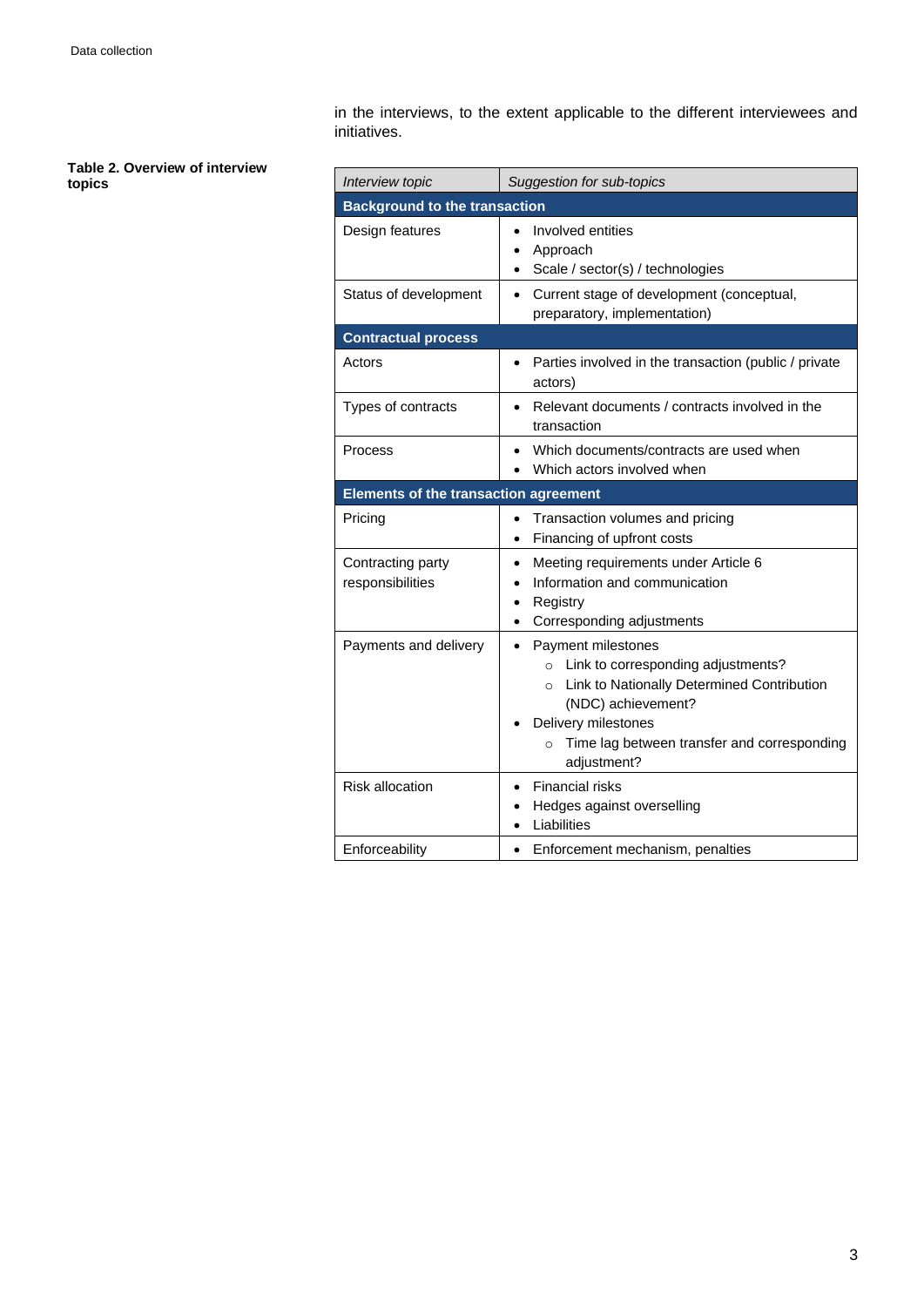## <span id="page-6-0"></span>**3. Overview of transaction structures**

This section of the report provides a short introduction to, and a description of, the transaction structures envisaged or applied in the carbon transactions assessed for this note.

## **3.1 KliK, compliance buyer**

<span id="page-6-1"></span>Foundation for Climate Protection and Carbon Offset (KliK Foundation) is a Swiss foundation which identifies, develops, and funds innovative mitigation activities on behalf of private corporations that are required to offset their emissions under the Swiss CO2 Act. KliK is looking to purchase Article 6 mitigation outcomes. Each mitigation activity must complement the host country's climate protection measures and raise climate ambition. Find out more at [KliK Foundation.](https://www.international.klik.ch/activities/mitigation-activities)

## **3.1.1 Current status**

The KliK Foundation is currently procuring international emission reductions by engaging with mitigation project owners that are planning and preparing mitigation activities that will generate Internationally Transferred Mitigation Outcomes (ITMOs). In parallel, the Government of Switzerland is engaging with several potential project host countries to set up a framework for collaboration (bilateral implementation agreements) under which KliK Foundation's commercial agreements for the transaction of mitigation outcomes will be signed. So far, Switzerland signed bilateral agreements for Article 6.2 cooperation with six countries – more agreements are expected in  $2022/2023$  – and joint declarations with three other countries.<sup>1</sup> Finally, the KliK Foundation signed, together with the Climate Cent Foundation, the first commercial agreement worldwide for the purchase of ITMOs with Microsol S.A.S.<sup>2</sup>

## **3.1.2 Transaction structure**

**General transaction structure.** The KliK Foundation transactions rely on a two-layer contractual approach, which includes:

• *A Bilateral Agreement* (or 'Implementation Agreement') between the Swiss government and the respective project host country government, defining minimum quality criteria for mitigation outcomes to ensure environmental integrity, promote sustainable development and respect human rights. The Bilateral Agreement does not limit the sectors in which collaboration can take place,<sup>3</sup> and does not oblige the project host country to transact a certain amount of mitigation outcomes, or to generate mitigation outcomes through the implementation of a specific technology. These transaction details will be determined at a later stage and on a voluntary basis when the mitigation activity is authorized by the two country governments. The Agreement does establish broader

<sup>1</sup> The countries that signed a Bilateral Agreement with Switzerland are Peru, Ghana, Senegal, Georgia, Vanuatu and Dominica. Joint declarations were signed with Thailand, Iceland and Morocco. For further information and access to the agreements and declarations see [here.](https://www.bafu.admin.ch/bafu/en/home/topics/climate/info-specialists/climate--international-affairs/staatsvertraege-umsetzung-klimauebereinkommen-von-paris-artikel6.html)  <sup>2</sup> [https://www.microsol-int.com/.](https://www.microsol-int.com/) For further information see th[e press release.](https://peru.klik.ch/en/aktuell/weltweit-erster-kaufvertrag-fuer-paris-zertifikate-unterzeichnet)

<sup>&</sup>lt;sup>3</sup> Excluded activities are 'activities based on nuclear energy, and activities that lock in levels of emissions, technologies or carbon intensive practices incompatible with the achievement of longterm goal of the Paris Agreement, in particular any activities based on the continued use of fossil fuels.' (p. 4, Implementing Agreement to the Paris Agreement between the Swiss Confederation and the Republic of Peru).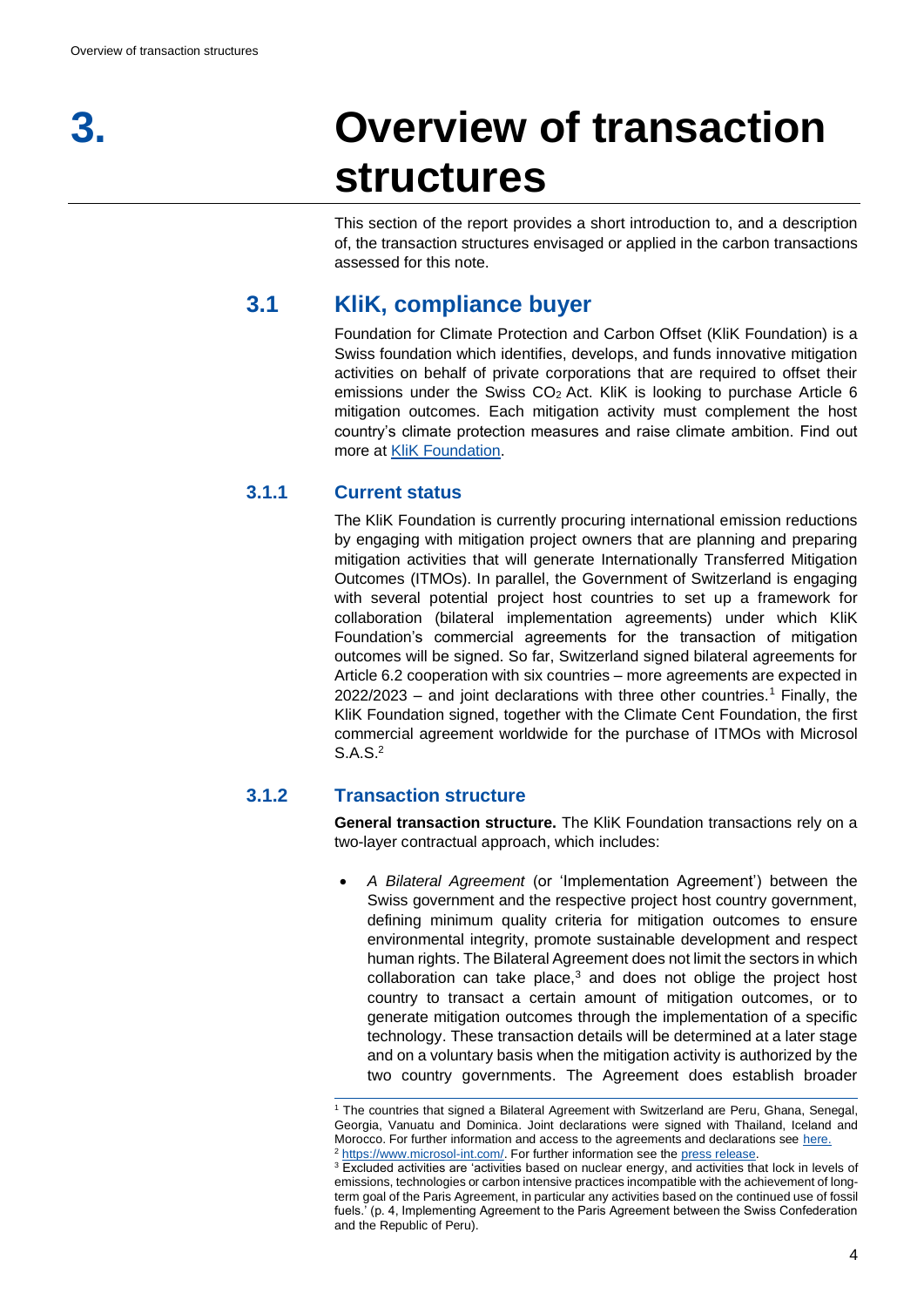transactional terms such as the transfer modalities, project cycle and structure, <sup>4</sup> as well as an outline of the process for authorizing activities, accounting for transactions, and applying corresponding adjustments.<sup>5,6</sup> Finally, the host country has the prerogative to establish additional rules for mitigation activities according to the country's priorities, for instance in terms of inclusive ruling with minorities.<sup>7,8</sup>

Importantly, the Bilateral Agreements do not foresee an international transfer of mitigation outcomes from the project host country to Switzerland. Instead, both countries will issue domestic units for tradable or transferred mitigation outcomes. The seller will cancel domestic units in the host country's domestic registry system, while simultaneously, Switzerland will re-issue the cancelled units as 'international attestations' in the Swiss registry. The project host country will apply corresponding adjustments for all issued domestic credits, independent from how they will eventually be used, under its reporting obligations under the Paris Agreement for its NDC target year 2030.<sup>9</sup>

• *A Commercial Agreement* between the private actors involved in the transaction, which does not involve the Swiss nor the project host country government – except when the mitigation project is owned or the mitigation outcomes are sold by the host country government. The contract establishes the agreement for trading mitigation outcomes from the specific mitigation activity, including payment structure and price. For collaboration to take off, both countries involved in the relevant Bilateral Agreement need to authorize the proposed activity. This authorization happens both under the Paris Agreement (Art. 6.3), and in the context of the national frameworks of the respective countries. It is foreseen that authorization is carried out unilaterally by Switzerland and the project host country, but in a coordinated manner.

**Payment structure and link to corresponding adjustments.** Here we zoom in on the pilot engagement of the Climate Cent Foundation and KliK Foundation in Peru to support the roll out of energy efficient cookstoves by Tuki [Wasi.](http://tukiwasi.org/en/)<sup>10</sup> The engagement consists of two separate contracts with [Microsol](https://www.microsol-int.com/) S.A.S, a French company with subsidiaries in Peru: a Commercial Agreement and a Mitigation Outcome Purchase Agreement (MOPA). Both contracts are operationalized in the context of the Implementation Agreement between the governments of Switzerland and Peru. <sup>11</sup> For each of the two contracts, a different payment structure has been agreed: 12,13

• The *Commercial Agreement* between the Climate Cent Foundation and Microsol S.A.S establishes the terms to support initial operation phase of Tuki Wasi to install and maintain the energy-efficient cookstoves, and to carry out a complementary sensitization campaign. The contract uses

<sup>4</sup> Interview with KliK, 9 December 2021

<sup>&</sup>lt;sup>5</sup> Implementing Agreement to the Paris Agreement between the Swiss Confederation and the Republic of Peru. Available a[t https://bit.ly/3DuNG39](https://bit.ly/3DuNG39)

<sup>&</sup>lt;sup>6</sup> This is a commitment to apply corresponding adjustments to ITMOs generated from sectors and greenhouse gases covered in their NDCs. The applicable method for the corresponding adjustment should be specified in the notification of the transfer.

 $7$  This term is reflected in the Bilateral Agreement between Switzerland and Peru.

<sup>8</sup> Interview with KliK, 9 December 2021

<sup>&</sup>lt;sup>9</sup> Attestation is the term used in relation to the Swiss Registry establishing that an entry is created in the Swiss Registry with the acquired ITMOs.

<sup>10</sup> <https://www.microsol-int.com/>

<sup>&</sup>lt;sup>11</sup> Implementing Agreement to the Paris Agreement between the Swiss Confederation and the Republic of Peru. Available a[t https://bit.ly/3DuNG39](https://bit.ly/3DuNG39)

<sup>12</sup> Interview with KliK, 9 December 2021

 $13$  The two commercial agreements signed with Peru are confidential and only limited information on their content was shared during the Interview with KliK, 9 December 2021.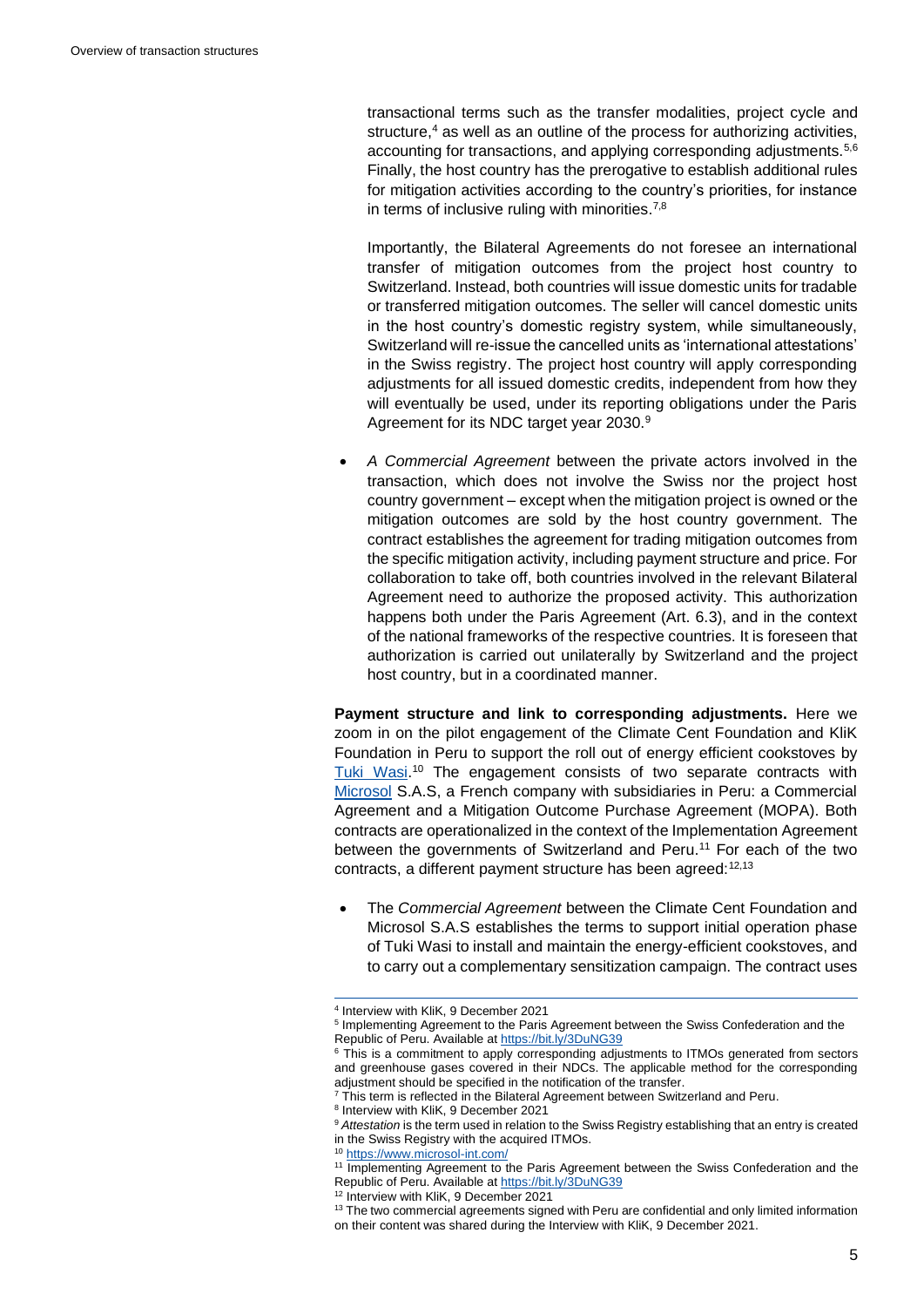a mixed payment format in which a share of the payments is triggered by the achievement of pre-defined milestones, and another share is triggered by the delivery of international attestations. The milestone payments are linked to the achievement of specific goals in developing and scaling up the cookstove program, and amount to more than half of the contract volume. This enables the Climate Cent Foundation to prefinance the scaling of the program, already before Peru has the domestic framework in place to carry out international transfers under the Paris Agreement,<sup>14</sup> as the payments are not linked to an international transaction or corresponding adjustment.

The mitigation outcome-based payments in the Commercial Agreement are triggered by the delivery of international attestations by the Swiss Government to the Climate Cent Foundation. The issuance of international attestations to the Climate Cent Foundation happens upon a 'recognition' of the transfer of mitigation outcomes by both Peru and Switzerland, as per the Bilateral Agreement. This recognition creates an obligation for both countries to apply the respective corresponding adjustment, which is to be reported in the NDC target year of the countries. This means that the international attestations are delivered to the Climate Cent Foundation independently of, and prior to, the application of the respective corresponding adjustments.

• The *Mitigation Outcome Purchase Agreement (MOPA)* between the KliK Foundation and Microsol S.A.S. establishes the purchase agreement for Article 6 mitigation outcomes, linked to a corresponding adjustment, including commercial transactional terms such as the negotiated price.<sup>15</sup> The payment structure mirrors the mitigation outcome-based payments under the Commercial Agreement between the Climate Cent Foundation and Microsol: KliK's payments will be triggered upon the receipt of international attestations by KliK in the Swiss registry from the Swiss Government. Also here, the delivery of international attestations to KliK happens independently of the application corresponding adjustments, and is triggered by the 'recognition' of the transfer by both Switzerland and Peru.

The different parties involved in the transaction carry different risks. The Climate Cent Foundation is taking on a significant risk by pre-financing a mitigation program which aims to generate Article 6 mitigation outcomes before the necessary infrastructures have been established. The combination of results-based payments and payments for mitigation outcomes applied in the Commercial Agreement slightly mitigates this risk, as the results-based payments are disbursed in phases, upon the materialization of certain programmatic milestones. The Climate Cent Foundation furthermore carries the risk that it will not be able to purchase Article 6 mitigation outcomes at a later stage of the project if the 'ITMO phase' of the mitigation program does not materialize.

For the mitigation outcome-based payments in this transaction, both the Climate Cent Foundation and KliK Foundation are shielded against the risk of a non-materialization of corresponding adjustments by the terms of the Bilateral Agreement between Switzerland and Peru, as the delivery of the corresponding international attestations is not dependent on the application of corresponding adjustments. At the same time, both the Climate Cent

<sup>14</sup> Klik – Peru (n.d) World's first purchase agreement for Paris units signed. Available at: <https://bit.ly/3vCOEs6>

 $15$  Pricing is based on the cost of project implementation and the minimum price that incentivizes the project developer to carry out the project.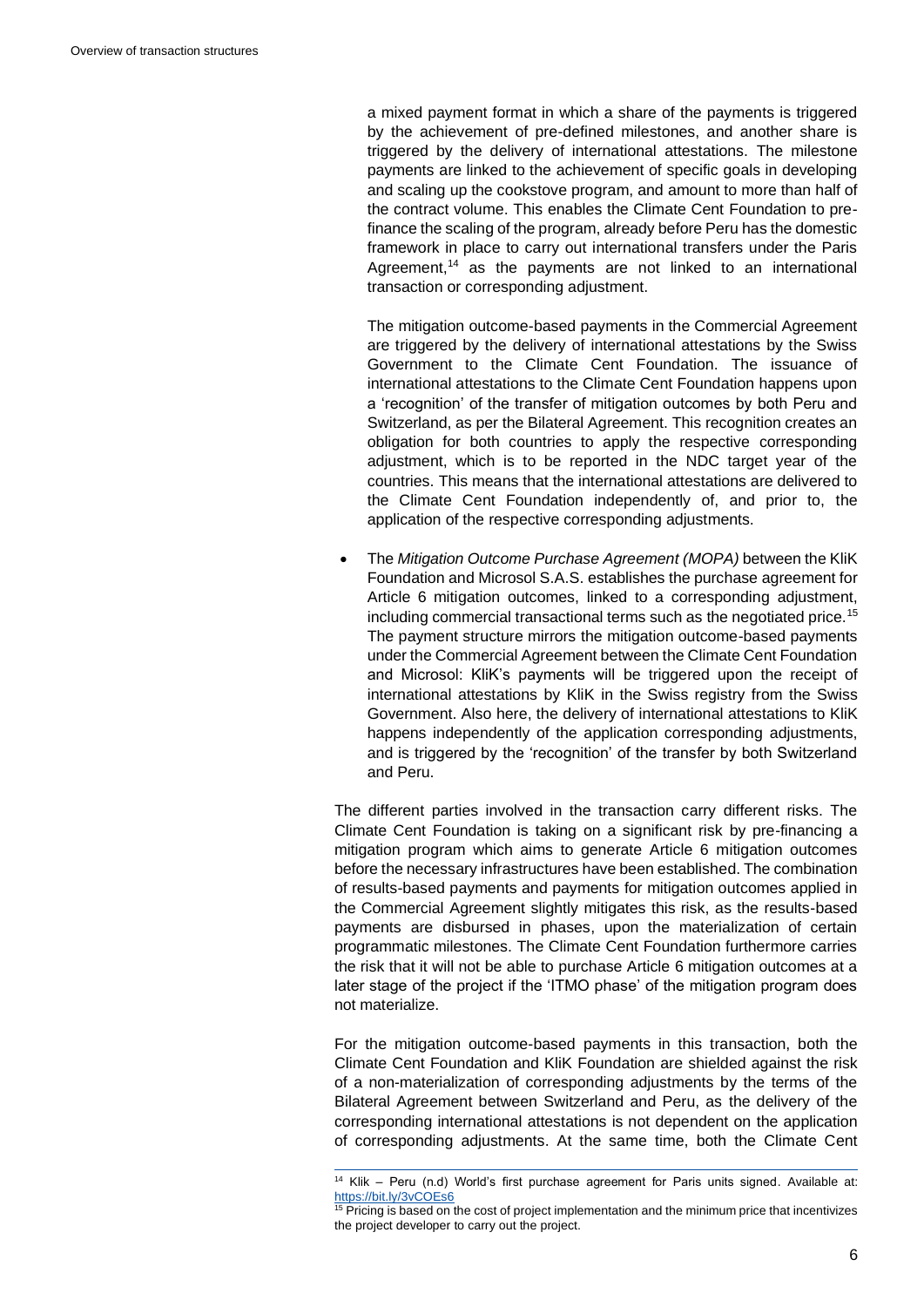Foundation and KliK Foundation face uncertainty about what happens to the mitigation outcome units (in this case the international attestations) if the corresponding adjustment does not materialize. The Article 6 Rulebook states that participating Parties shall apply a corresponding adjustment for all ITMOs, and it is unclear how the status and value of these credits will be affected if the corresponding adjustment does not happen.

On the other side of the transaction, Microsol S.A.S*.* faces the political risk of a potential interruption of payments or termination of the Bilateral Agreement, which may result from the Peruvian Government not applying corresponding adjustments (see below). Microsol S.A.S. does however retain a period to manage this risk until the termination of the Bilateral Agreement comes into effect.<sup>16</sup> Moreover, in such situation, the project developer could be in a position to take legal action towards the Peruvian state. The program development risk for Microsol S.A.S. is further mitigated by the payment structure applied in the Commercial Agreement, which already covers the project developers' costs until payments are being made through the MOPA.

**Enforceability.** In case the host country does not apply a corresponding adjustment, and thereby breaches the Bilateral Agreement, the Government of Switzerland will discuss with the host country government the potential termination of the agreement. If the Government of Switzerland decides to cancel the Bilateral Agreement, the transactions and payments under the Commercial Agreements agreed in the context of the Bilateral Agreement will be interrupted. It is conceivable that the cancellation of the Bilateral Agreement by the Government of Switzerland could have additional consequences for Peru, for example, in terms of Official Development Assistance and economic cooperation, $17$  although such consequences have not been formally defined in the Bilateral Agreement.

## **3.2 Swedish Energy Agency, sovereign buyer**

<span id="page-9-0"></span>The Swedish Energy Agency (SEA) is one of the pioneers of Article 6 collaboration, having conceptualized and piloted a number of activities since 2019. The SEA is looking to purchase Article 6 mitigation outcomes as part of Sweden's effort to realize mitigation that goes beyond the targets of the EU NDC. To that end, it is engaging with various host countries to develop mitigation activities, and is working together with the Global Green Growth Institute (GGGI) to build Article 6 capacities and develop templates for collaboration through the Mobilizing Article 6 Trading Structures (MATS) Program. Find out more at the [SEA website.](https://www.energimyndigheten.se/en/cooperation/swedens-program-for-international-climate-initiatives/cooperationunder-the-parisagreement/)

### **3.2.1 Current status**

The SEA is engaged in ongoing dialogues with several countries to explore the option of signing a bilateral agreement on Article 6 collaboration. At COP26, the SEA and Ghana signed a joint Memorandum of Understanding on Article 6 of the Paris Agreement,<sup>18</sup> reaffirming their commitment to work together. The SEA has launched public procurement processes in the Dominican Republic (July 2021) and Ghana (September 2021) to support mitigation actions in these countries. In the context of the MATS Program, Sweden is engaged in early-stage discussions with Cambodia and Nepal. No bilateral agreement or transaction agreement has been concluded yet. At the

<sup>&</sup>lt;sup>16</sup> Implementing Agreement to the Paris Agreement between the Swiss Confederation and the Republic of Peru. Available a[t https://bit.ly/3DuNG39](https://bit.ly/3DuNG39)

<sup>17</sup> Interview with KliK, 9 December 2021

<sup>&</sup>lt;sup>18</sup> SEA (2021) COP26: Ghana and Sweden signs agreement for climate cooperation under the Paris Agreement. Available a[t https://bit.ly/3IHymC7](https://bit.ly/3IHymC7)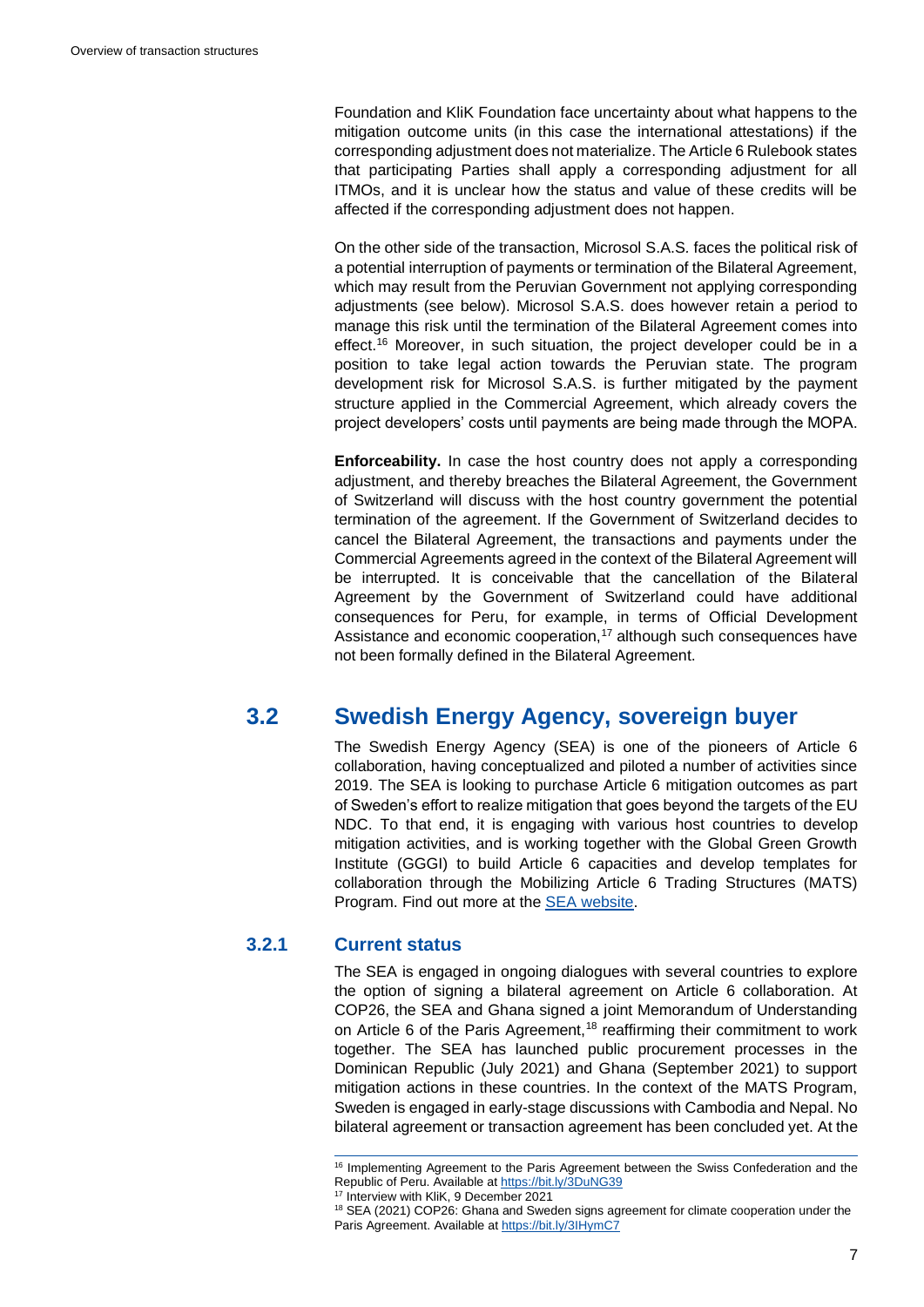time of writing, the specifics of the Article 6 transaction structure were still under consideration by the SEA.

## **3.3 Joint Crediting Mechanism, sovereign buyer**

<span id="page-10-0"></span>The Government of Japan has operated the Joint Crediting Mechanism (JCM) since 2013. The mechanism provides a framework for collaboration with partner countries to implement mitigation projects and accelerate the introduction of decarbonizing technologies, and to generate emission reduction credits that are used to achieve Japan's emission reduction target. The JCM, which has been operational since before the adoption of the Paris Agreement, has evolved in tandem with the Article 6 Rulebook and can be considered the pioneering example of a cooperative approach. Experiences from implementing the JCM have informed the Article 6 negotiations while vice versa Japan has developed the mechanism in such a way that it meets the Article 6.2 guidance.

The Japanese government also engages in capacity building activities to disseminate lessons learned through JCM collaboration, and implements a Mutual Learning Program for Enhanced Transparency to strengthen Article 6 reporting capacities of partner countries. More information is available on the [JCM website.](https://gec.jp/jcm/about/)

#### **3.3.1 Current status**

Japan has so far signed seventeen bilateral documents covering a total of more than 200 projects.<sup>19</sup> The JCM aims to generate approximately 100 MtCO2 cumulative emission reductions by 2030, which was decided by the cabinet in October 2021.<sup>20</sup>

In early 2022, the Ministry of Environment of Japan published an update on the continued operationalization of the JCM following the adoption of the Article 6 Rulebook, establishing how the new guidance will be incorporated in the domestic rules and procedures. This includes a national arrangement process for the authorization and application of corresponding adjustments for the transfer of JCM mitigation outcomes in the context of Article 6. Japan has also recently established a JCM Promotion and Utilization Council, representing five relevant Ministries,<sup>21</sup> which is responsible for the authorization of JCM credits, determining a method to apply corresponding adjustments, and the periodical revision of the Guidelines for Implementation of the JCM.<sup>22</sup>

#### **3.3.2 Transaction structure**

**General transaction structure.** Japan applies a standardized model for JCM collaboration across the different partner countries. Upon the signing of the bilateral documents, a Joint Committee is established with representation of officials from both Japan and the partner country. The Joint Committee is responsible for the operation and management of the JCM collaboration, including implementation and administrative matters such as the

<sup>&</sup>lt;sup>19</sup> Ministry of Environment of Japan (23 December 2021) JCM Financing Programme by MOEJ (FY2013~2021) as of 23 December 2021. Available a[t https://bit.ly/3548SQR](https://bit.ly/3548SQR)

 $^{20}$  Ministry of the Environment of Japan (17 February 2022) Recent development of the JCM (Joint Crediting Mechanism). Available a[t https://bit.ly/3L5HwsY](https://bit.ly/3L5HwsY)

<sup>&</sup>lt;sup>21</sup> The Ministry of Environment, Ministry of Economy, Trade and Industry, Ministry of Foreign Affairs, Ministry of Agriculture, Forestry and Fisheries, the Ministry of Land, Infrastructure, Transport and Tourism.

<sup>&</sup>lt;sup>22</sup> Ministry of the Environment of Japan (17 February 2022) Recent development of the JCM (Joint Crediting Mechanism). Available a[t https://bit.ly/3L5HwsY](https://bit.ly/3L5HwsY)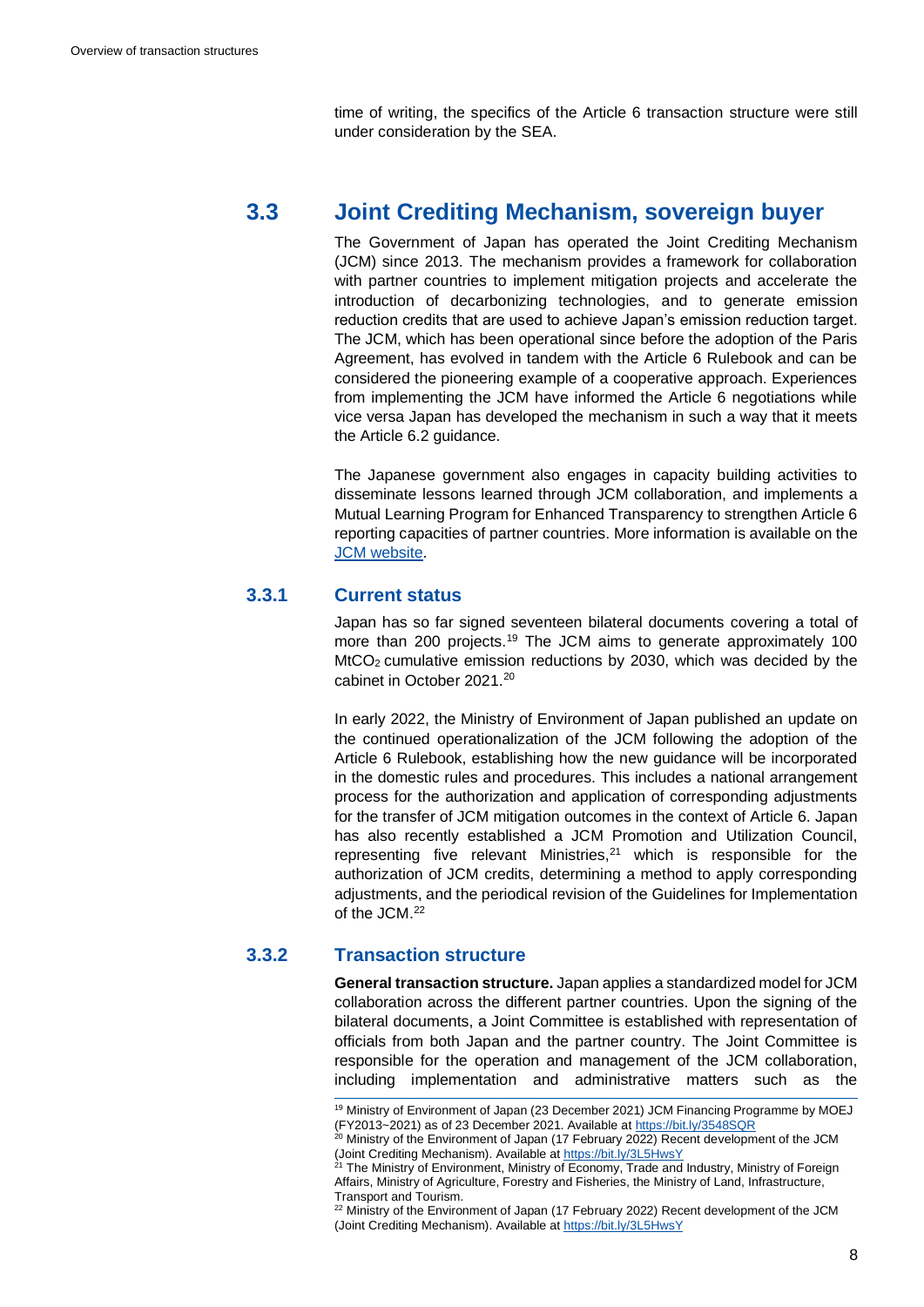development of rules and guidelines, methodologies and requirements for accreditation of third-parties.<sup>23</sup> Under the rules of implementation for the JCM, project participants of a JCM project consult among themselves, and determine the allocation of credits taking into consideration their contribution to GHG emission reductions or removals. In many cases, the allocation of emission reductions is based on the financial contribution that each party is making to the project investment.<sup>24</sup> These arrangements are agreed upon through consultations, and are not reflected in a separate emission reduction or mitigation outcomes purchase agreement.<sup>25</sup>

Upon request by the project participants, once emission reductions have been verified by a third party, the Joint Committee notifies the JCM registry management authority of the amount of JCM credits to be issued into the accounts of the different project participants.

**Payment structure and link to corresponding adjustments.** In most cases, payments are made at the investment stage, supplementing the initial investment cost and overcoming the common implementation barrier of upfront costs to kick-start the mitigation activity.<sup>26</sup> This means that payments are not triggered by the issuance of emission reduction credits nor linked to the application of corresponding adjustments. The link between the value of the investment and the generated mitigation outcomes consists of a preconsulted allocation of emission reduction credits among the collaboration partners (see above).

**Enforceability and risk allocation.** Japan will request partner countries to authorize JCM credits and apply corresponding adjustment for the JCM credits issued to the Japanese side after 2021.<sup>27</sup> The most recent update of country-specific rules for JCM implementation in Mongolia requires the partner country to provide a written attestation to avoid double counting, and to make this document publicly available.<sup>28</sup> All of the previous country-specific rules include a provision mandating to check the status of issuance and use to avoid double counting, without further specifications.<sup>29</sup>

The set-up of the JCM transaction structure aims to reduce the risk of overselling of emission reductions by the partner country by establishing an early mutual agreement on the sharing of mitigation outcomes through the Joint Committee. This allows partner countries to retain a share of the mitigation outcomes for meeting their own NDC target.

The current JCM transaction structure does not feature a formal enforceability mechanism to remedy cases of non-compliance with the corresponding adjustment requirement. If partner countries fail to make corresponding

<sup>&</sup>lt;sup>23</sup> See, for instance, the bilateral agreement between the Government of Japan and the Government of Bangladesh available at<https://bit.ly/3qqOr8h>

<sup>&</sup>lt;sup>24</sup> However, allocation also depends on the type of JCM programme. For instance, in the case of the JCM Model Project, at least half of the credits generated by the project need to be issued to the Government of Japan, independently of the percentage of implementation costs that the JCM is covering. Panichayapichet, P (2017) Implementation of the JCM in Thailand. Available a[t https://bit.ly/3D2lpk9](https://bit.ly/3D2lpk9)

<sup>&</sup>lt;sup>25</sup> Nevertheless, the decisions adopted by the Joint Committee are publicly available and can be found at https://bit.ly/3wxnlum

<sup>&</sup>lt;sup>26</sup> Asian Development Bank (2019). Article 6 of the Paris Agreement: Drawing lessons from the Joint Crediting Mechanism. Available at:<https://bit.ly/3JqFLpL>

<sup>&</sup>lt;sup>27</sup> Ministry of the Environment of Japan. Guidelines for the Implementation of the Joint Crediting Mechanism (JCM) in Japan. Provisional Translation. Available a[t https://bit.ly/3N6IQ0B](https://bit.ly/3N6IQ0B)

<sup>&</sup>lt;sup>28</sup> Joint Committee of the JCM-Japan and Mongolia (2022). Rules for Implementation for the JCM. Available a[t https://bit.ly/3N7XvZr](https://bit.ly/3N7XvZr)

<sup>&</sup>lt;sup>29</sup> Joint Committee of the JCM-Japan and Viet Nam (2016). Rules for Implementation for the JCM. Available a[t https://bit.ly/3trW3ZT](https://bit.ly/3trW3ZT)

Joint Committee of the JCM-Japan and Ethiopia (2020). Rules for Implementation for the JCM. Available a[t https://bit.ly/3535BkP](https://bit.ly/3535BkP)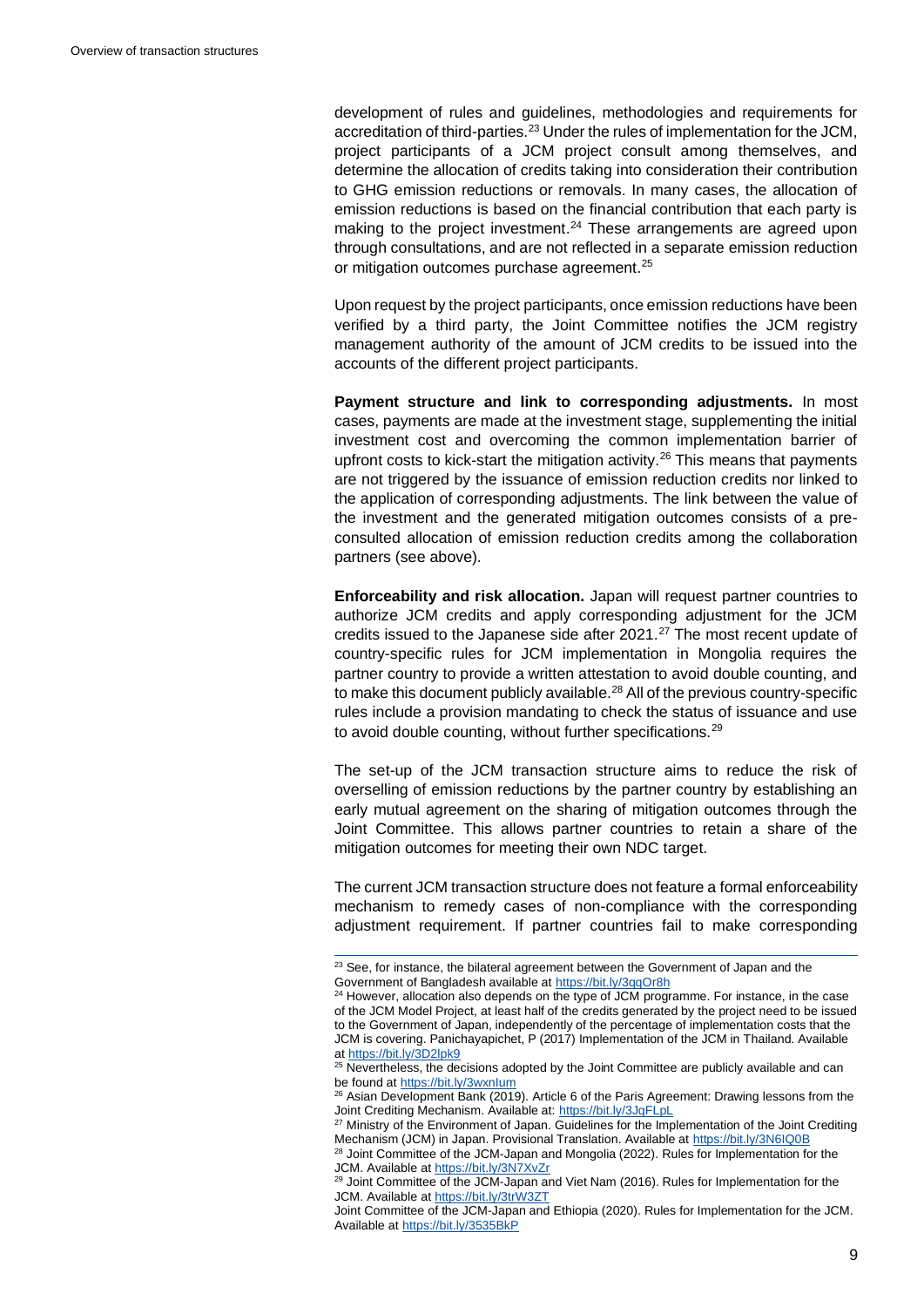adjustments for the agreed share of mitigation outcomes transferred to Japan, it is likely that the issue would be addressed through the Joint Committee.

## **3.4 GGGI, capacity building & trade piloting**

<span id="page-12-0"></span>The Global Green Growth Institute (GGGI) is an inter-governmental organization whose core mission is to support sustainable and inclusive economic growth in developing countries and emerging economies. Through its Carbon Pricing Global Practice, GGGI is supporting Article 6 global piloting by providing technical assistance and acting as a neutral party between buyers and sellers. GGGI works closely with host countries to prepare them to trade ITMOs by providing capacity-building support while identifying suitable activities for Article 6 transactions and developing necessary documents, such as a MOPA template.<sup>30</sup> Find out more at the [GGGI website.](https://gggi.org/global-program/carbon-pricing-unit-cpu/)

#### **3.4.1 Current status**

Through the *Mobilizing Article 6 Trading Structure (MATS) Program*, <sup>31</sup> GGGI provides support to four countries to access carbon finance under Article 6 of the Paris Agreement through ITMO transactions with Sweden.<sup>32</sup> The MATS program is developing mitigation activities into carbon transactions, and provides technical assistance to host countries to establish Article 6 compliant governance frameworks. A MOPA template has been designed as part of the initiative. The program *Designing policy approaches under Article 6 (DAPA)*<sup>33</sup> focuses on developing policy approaches that could potentially generate ITMOs and is supported by Norway. GGGI has selected four countries<sup>34</sup> for identifying and developing crediting policies and governance frameworks, multisectoral steering committees have been established and a MOPA template has been designed as part of the initiative. Additionally, GGGI expects to soon commence an IKI funded initiative Supporting Preparedness for Article 6 Cooperation (SPAR6C) to provide capacity building and develop Article 6 pilots where desired by Colombia, Pakistan, Thailand, and Zambia. One of the initial activities will be to create guidance documents to prepare countries for Article 6 transactions. Buyers for credits that may be generated under this program have not yet been identified.<sup>35</sup> As part of these ongoing initiatives, GGGI hopes to complete a transaction within the next year.<sup>36</sup>

#### **3.4.2 Transaction structure**

**General transaction structure.** GGGI has developed transaction structures for Article 6.2 with contracts at different levels. The appropriate structures depend on the nature of the transactions and could include a *Framework Agreement* between the host country and buyer country governments, with a *Project-based Agreement*, i.e. the *MOPA.* Alternatively, the structure can consist only of a MOPA for government-to-government agreements that covers both sovereign-related responsibilities and transaction-related

<sup>30</sup> Interview with the GGGI, 28 January 2022

<sup>31</sup> Learn more about the program at<https://bit.ly/376rn7V>

<sup>&</sup>lt;sup>32</sup> Initially the project focuses on Cambodia and Nepal, but in November 2021 a[n agreement](https://gggi.org/global-green-growth-institute-and-the-swedish-energy-agency-to-expand-collaboration-on-article-6-activities-in-two-additional-countries/)

was signed to include two more countries.

<sup>33</sup> Learn more about the program at<https://bit.ly/3vClPfD>

<sup>34</sup> Indonesia, Morocco, Senegal and Vietnam.

<sup>&</sup>lt;sup>35</sup> See the projec[t presentation in COP26](https://seors.unfccc.int/applications/seors/attachments/get_attachment?code=57S2OIVA08SNQGG4DH2NXY77SNBDAGQI) for further details.

<sup>36</sup> Roy. M. (2022) Intergovernmental body targets first Paris emissions trade deal by year-end. *Carbon Pulse.* Available a[t https://bit.ly/3hFFfbe](https://bit.ly/3hFFfbe)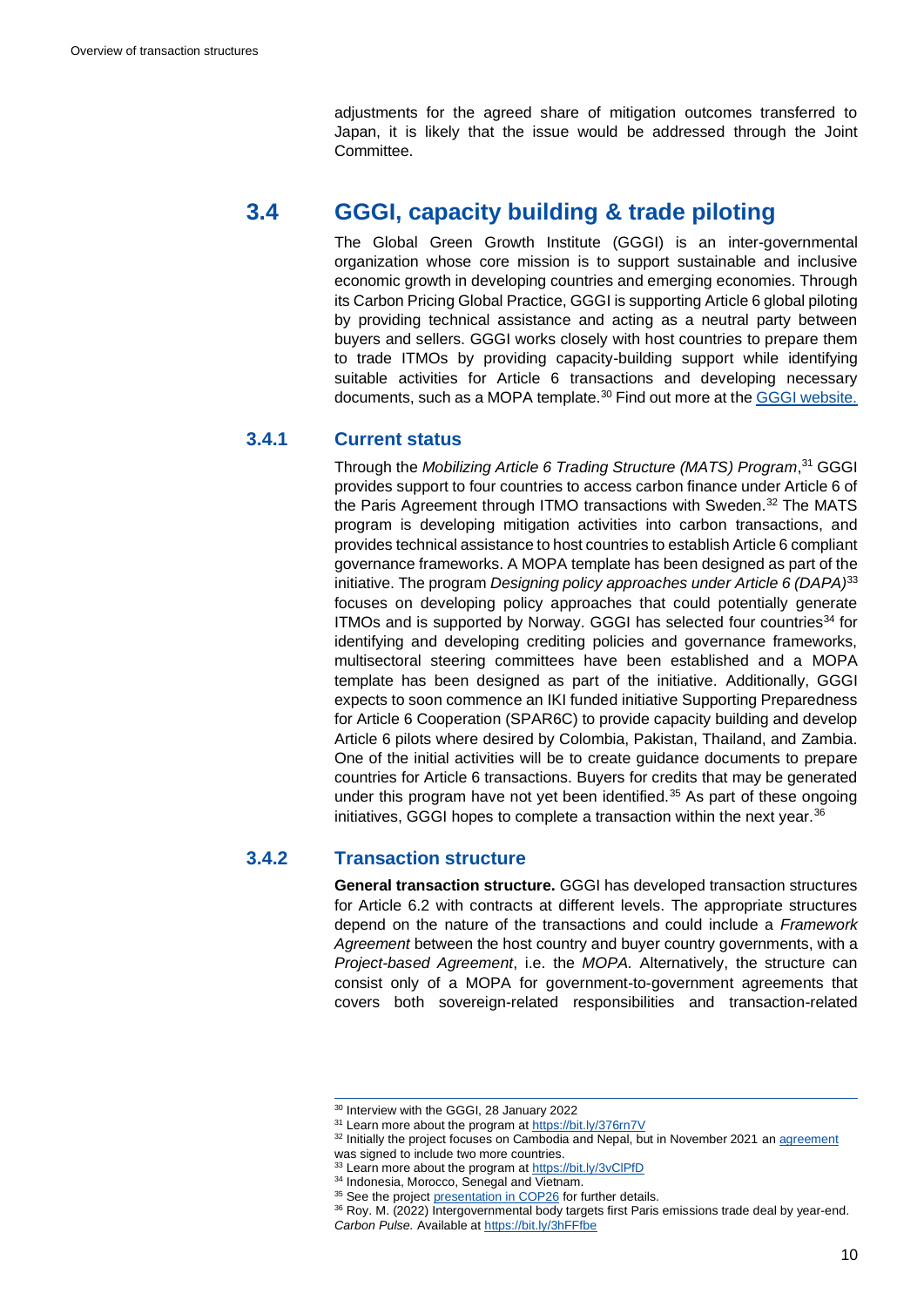responsibilities (e.g. for policy approaches). Documents include contractual provisions concerning authorization and a letter of authorization template.<sup>37</sup>

The MOPA is a seller to buyer contract, where the seller might be a private party or a host country government. GGGI includes options in the MOPAs in terms of the legal approach, for instance, a potential remedial plan (see below) and the contemplation of damages. However, MOPAs that govern a government-to-government transaction will require different terms than if the transaction originates from a private program. The latter scenario often complicates responsibility-sharing terms.<sup>38</sup>

**Payment structure and link to corresponding adjustments.** From GGGI's perspective, the feasibility of conditioning the payments for ITMOs to the application of corresponding adjustment depends on the parties involved in the transaction. If the seller of ITMOs is the host country government, and hence, is the same actor that has to apply the corresponding adjustment, conditioning payments may be feasible and facilitate the transaction. In the MOPA template that GGGI developed, they envisage a potential staggered payment structure, in which the first partial payment is triggered by delivery of ITMOs and the rest is paid only when corresponding adjustment has been applied.39,40 However, if the seller is a private party with no control over the application of corresponding adjustments, conditional payments might not be suitable, and other options such as providing some sort of financial incentives to the host country government for the application of corresponding adjustments might be more appropriate.<sup>41</sup> Hence, in the MOPA template for private sellers, payments provisions are not linked to the application of corresponding adjustments.42,43

**Enforceability.** GGGI has considered that buyer countries might have two options for enforcement in the case that the host country does not apply corresponding adjustments: 44

- Using diplomatic means through other collaborative relations between the two Parties. For instance, when the buyer country is providing support to the host country through other programs or has relations of other nature.
- Having a remedial plan in place. This plan can impose strict monitoring on the host country or demand the Party reneging on the agreement to carry out NDC reporting at an earlier stage. However, measures in the remedial plan should be understood and agreed between both parties as part of trading terms and conditions as they might create reporting obligations additional to the ones under the UNFCCC.

<sup>37</sup> GGGI & SEA (2021) Summary report: Designing Governance Structures and Transactional Documentation for Mitigation Outcome Transactions under Article 6 of the Paris Agreement. Available at[: https://bit.ly/3hGzERT](https://bit.ly/3hGzERT)

<sup>&</sup>lt;sup>38</sup> Interview with the GGGI, 28 January 2022

<sup>&</sup>lt;sup>39</sup> Or indicative corresponding adjustment in the case of single year target and averaging approach.

<sup>&</sup>lt;sup>40</sup> GGGI & SEA (2021) Summary report: Designing Governance Structures and Transactional Documentation for Mitigation Outcome Transactions under Article 6 of the Paris Agreement. Available at[: https://bit.ly/3hGzERT](https://bit.ly/3hGzERT)

<sup>41</sup> Interview with the GGGI, 28 January 2022

<sup>42</sup> Commitments to apply corresponding adjustment will be part of the Framework Agreement and the host country's authorization of a private seller's mitigation outcomes.

<sup>43</sup> GGGI & SEA (2021) Summary report: Designing Governance Structures and Transactional Documentation for Mitigation Outcome Transactions under Article 6 of the Paris Agreement. Available at[: https://bit.ly/3hGzERT](https://bit.ly/3hGzERT)

<sup>44</sup> Interview with the GGGI, 28 January 2022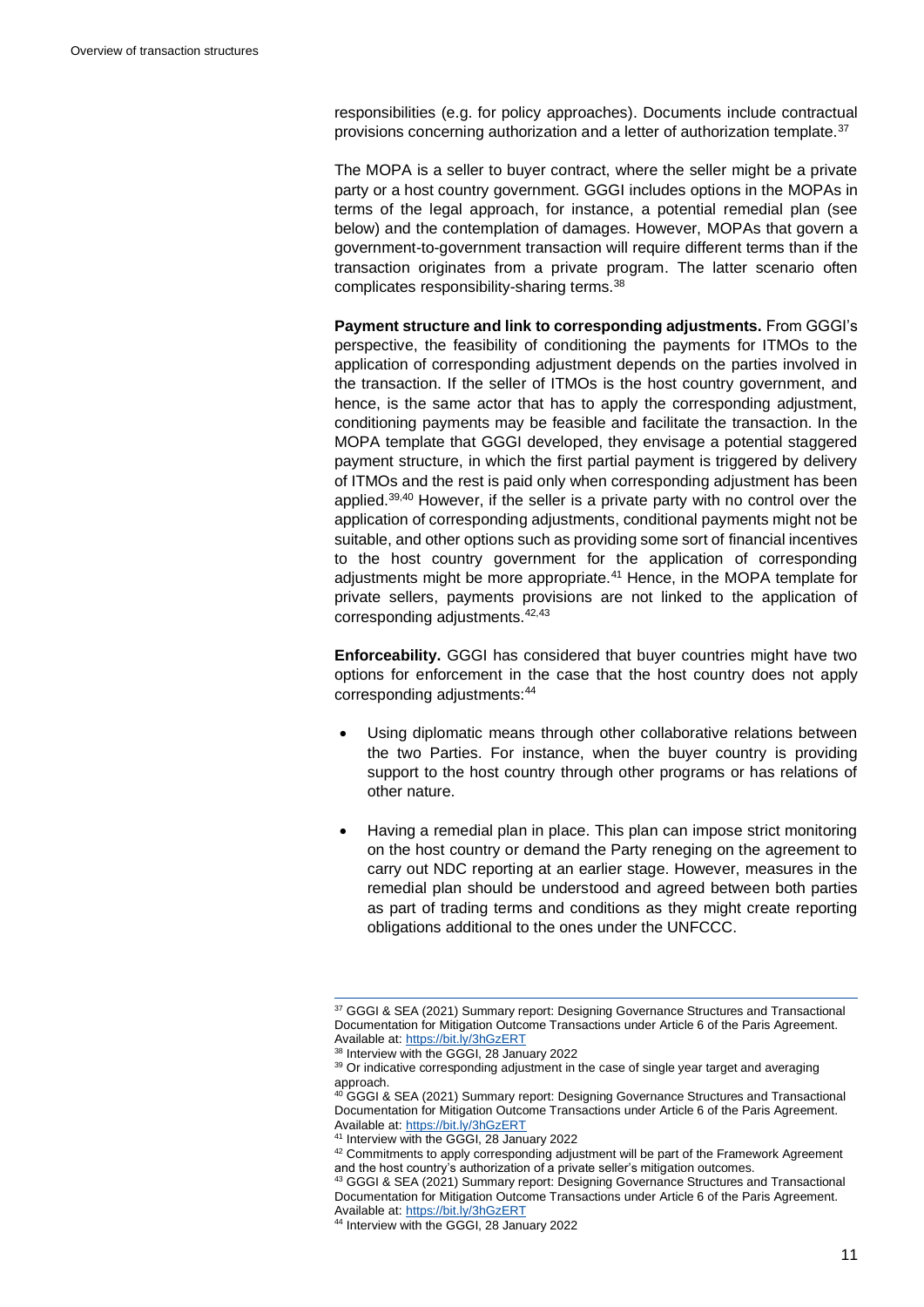Neither of the above options seem particularly attractive terms for a potential seller country nor practical for buyers and thus GGGI remains engaged in discussions with multiple parties and open to further learning on the topic. GGGI notes that the current scenario observed in the marketplace is that the buyer is only able to revert to diplomatic means.<sup>45</sup>

## **3.5 Gold Standard, certification standard**

<span id="page-14-0"></span>The Gold Standard is an international voluntary carbon offset organization that manages standards for measuring and crediting mitigation outcomes and sustainable development impacts. It was approved in March 2020 as a CORSIA Eligible Emissions Unit Program. The Gold Standard is not a buyer or seller in a carbon credit transaction, but oversees the generation of carbon credits by project developers. Find out more at [Gold Standard website.](https://www.goldstandard.org/)

### **3.5.1 Engagement with the Article 6 rules**

The Gold Standard engaged in a number of consultation activities over the course of 2021 on how to update their work to align with the new Paris framework. They expect their standard to be used by project developers to transact credits authorized under Article 6 for several different use purposes: use towards a Party's NDC, use towards CORSIA obligations, and use in the voluntary carbon market. They have established an independent Working Group on Alignment with the Paris Agreement, tasked to support and advise Gold Standard on how its rules and methodologies should be updated to align with the Article 6 requirements and new context under the Paris Agreement. As well as the generation of credits under Article 6, Gold Standard expects its standard to continue to be used to generate non-Article 6 credits. 46,47

## **3.5.2 Transaction structure**

**Operationalization of corresponding adjustments.** The Gold Standard has [introduced provisions](https://globalgoals.goldstandard.org/501-pr-ghg-emissions-reductions-sequestration/) to manage credits that have been authorized for use under Article 6 by the relevant host countries. These require project developers to provide a Letter of Authorization (LoA) from the host country government in which their project is located. A LoA should provide:

- A clear identification of the project;
- A commitment to comply with Article 6 requirements, including NDC reporting requirements;
- Explicit authorization specifying which credits are authorized and for what purpose. This could be limited to specific use-cases, in accordance with Article 6.2 guidance;
- Specification on what triggers a corresponding adjustment, in cases where credits are authorized for uses other than achievement of a NDC.

The Gold Standard expects to have the first examples of project developers receiving letters of authorization in 2022.

An important role of the Gold Standard in the operationalization of corresponding adjustments is creating transparency. Their registry will clearly reflect which credits have host country authorization, and provide information on how the credits may be used in line with that authorization. Their

<sup>45</sup> Interview with the GGGI, 28 January 2022

<sup>46</sup> Gold Standard for the Global Goals (24 February 2022) GHG Emission Reduction &

Sequestration Product Requirements. Available a[t https://bit.ly/3DfCkA9](https://bit.ly/3DfCkA9)

<sup>47</sup> Interview Gold Standard, 1 February 2022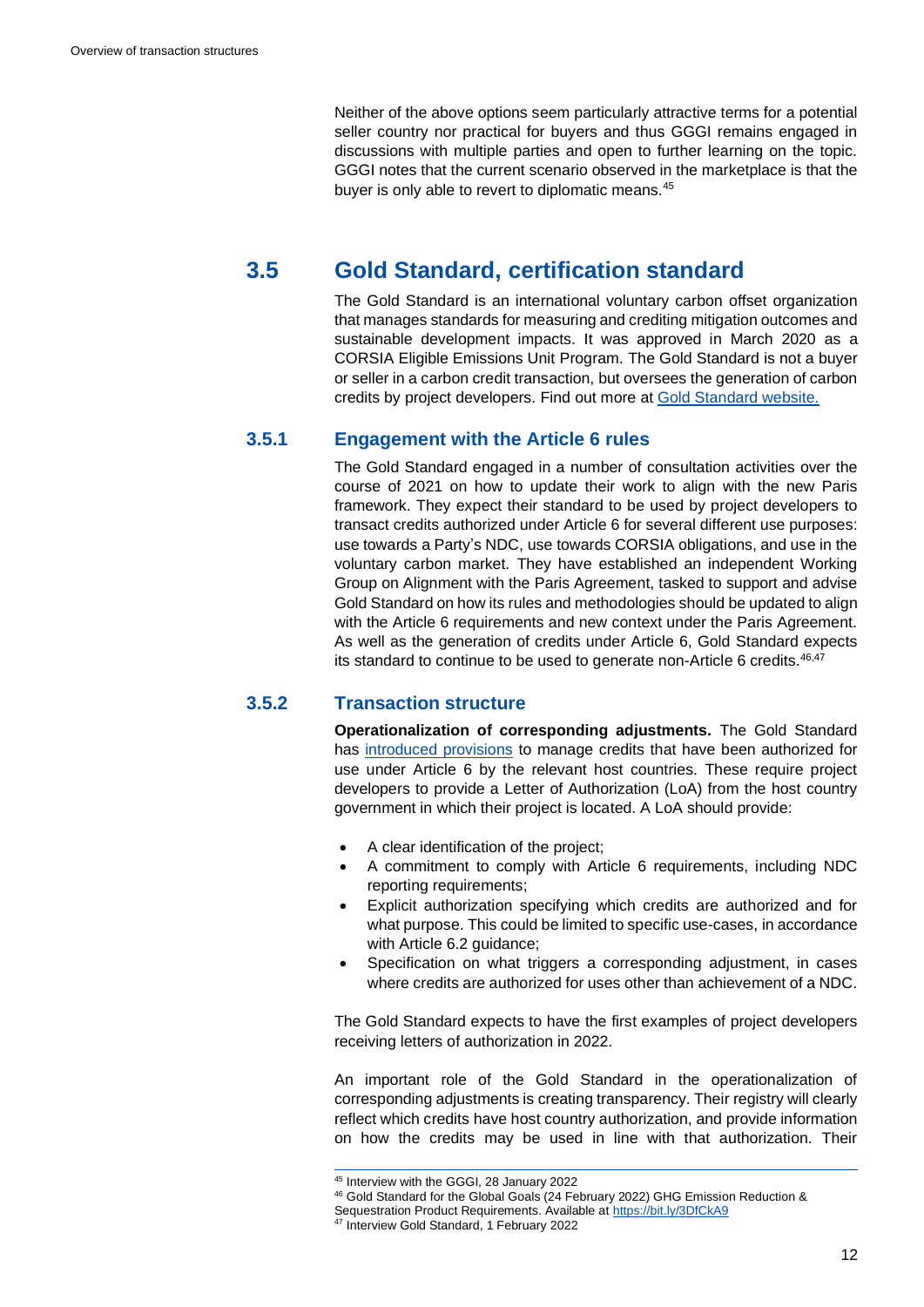requirements also include provisions that apply in the event that a host country does not apply a corresponding adjustment (see below). In addition, the registry will be designed so that buyers can only make use of the credit for an authorized use. For example, buyers will not be able to retire a credit for CORSIA if the credit was not authorized for such purpose.

**Risk allocation and enforcement.** The Gold Standard is applying several strategies to manage corresponding adjustment risks. The first is mitigating the risk: its requirements do not accept host countries specifying that they will apply a corresponding adjustment at the point of credits being used (which could be many years in the future, with increased risk as a consequence), despite this being possible under Article 6 guidance.

Its requirements set out the following procedure in case the Gold Standard does not receive evidence of the application of a corresponding adjustment by the host country in its Biennial Transparency Report, or if such authorization has been withdrawn:

- The Gold Standard shall consider the justification provided for the lack of evidence for a corresponding adjustment, and if such justification is insufficient, the Gold Standard shall formally notify the relevant project developer and credit holders of the situation.
- In such case, the project developer is required to provide, within six months a formal confirmation by the host country that the corresponding adjustment will be applied at the next available opportunity.
- In case this does not happen, the project developer shall cancel an equivalent number of credits that meet the compliance requirements. It is expected from project developer and credit buyers that they have specified the terms for such reconciliation in their emissions purchase agreements. Here, the Gold Standard anticipates a role for external insurance providers to provide insurance products to manage this sovereign risk, though such products are not yet available.<sup>48</sup>

## **3.6 ART and ACR, CORSIA eligible certification programs**

<span id="page-15-0"></span>Architecture for REDD+ Transactions (ART) and the American Carbon Registry (ACR) are two of the in total eight CORSIA Eligible Emissions Unit Programs. The programs oversee the generation of carbon credits by project developers and do not act as buyers or sellers on the international carbon markets. Find out more on the websites of [ART](https://www.artredd.org/) and the [ACR.](https://americancarbonregistry.org/)

## **3.6.1 Engagement with the Article 6 rules**

Other than the other CORSIA Eligible Emission Unit Programs, credits from after 31 December 2020 produced by ART and the ACR are eligible for cancellation towards the CORSIA pilot phase (2021-2023).<sup>49</sup> The International Civil Aviation Organization (ICAO) requires that emission units used for CORSIA compliance are not counted more than once towards a mitigation obligation, and mitigated the risk for double counting between CORSIA and NDCs by generally restricting the eligibility of units to credits generated before 31 December 2020. However, as both ART and the ACR

<sup>48</sup> Interview Gold Standard, 1 February 2022

<sup>49</sup> ICAO (November 2021) CORSIA Eligible Emissions Units. Available a[t https://bit.ly/3LYbYX1](https://bit.ly/3LYbYX1)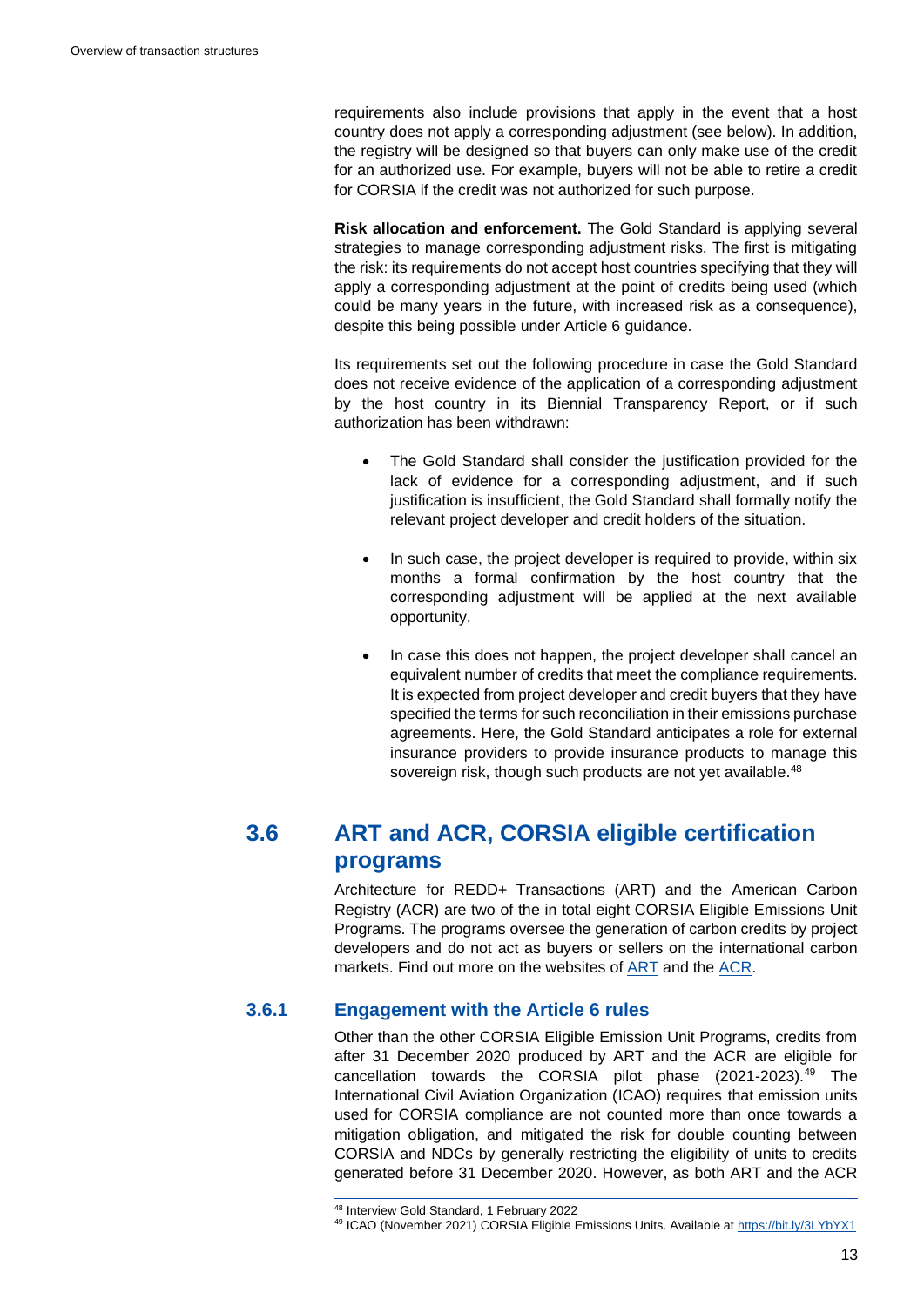have a put in place a procedure to implement corresponding adjustments for credits generated from 2021 onward, this restriction does not apply to these two certification programs. ART and ACR credits with vintages from 2021 and later should provide evidence that no double counting has occurred when used towards CORSIA compliance.

#### **3.6.2 Transaction structure**

**Operationalization of corresponding adjustments.** ART and the ACR envisage similar transaction structurers for correspondingly adjusted credits. They look to support the operationalization of corresponding adjustments by providing transparency that enables the tracking of credits on their registries. Publicly available information will include:

- A Letter of Assurance and Authorization (LoAA) from the host country. Only once the LoAA is received by the program, credits will be designated as eligible for use towards CORSIA. In the LoAA, the host country: <sup>50</sup>*,*<sup>51</sup>
	- $\circ$  clarifies that it authorizes the use of the credit for CORISA:<sup>52</sup>
	- o commits to reporting the use of the credit to the UNFCCC, in its BTR, and that it will make a corresponding adjustment;
	- o explicitly declares that the credit will not be used to track progress towards its NDC.
- Notification of export of the emission reductions by the owner;
- Notice that the host country has applied a corresponding adjustment. once the programs receive the corresponding evidence. The programs will actively monitor the host country's reporting to UNFCCC, and make efforts to obtain evidence on the application of the corresponding adjustments.

**Risk allocation and enforcement.** Both programs require program proponents to present a mechanism to mitigate the risk of double claiming in case a corresponding adjustment does not materialize, or a mechanism to compensate for double claims between CORSIA and NDCs. Compensation would be triggered within a year after the corresponding adjustment was due to be reported by the host country. Several forms of compensation are accepted by the programs, including:<sup>53</sup>*,*<sup>54</sup>

- Evidence of the application of the adjustment. This should be evidenced in the host country's reporting towards the UNFCCC, or in another 'relevant format' if the host country confirms that the adjustment will be reported to the UNFCCC in the next reporting period, before the unit could be cancelled towards CORSIA;
- *A guarantee that double-claimed units will be replaced.* Such replacement should represent the same volume as the double claimed units, and should also be ICAO-eligible units. These replacement units will be cancelled by the programs. Moreover, the guarantee does not

<sup>50</sup> ACR (December 2020) Requirements and Specifications for the Quantification, Monitoring, Reporting, Verification, and Registration of Project-based GHG Emissions Reductions and Removals. Version 7.0. Available at https://bit.ly/3IcDi5A

<sup>51</sup> ART (15 April 2021) CORSIA Eligible Emissions Unit Programme Change Notification Form ART. Available at<https://bit.ly/3sb5LPN>

<sup>&</sup>lt;sup>52</sup> The host country may limit the total amount of credits authorized for CORSIA eligibility to emission reductions or removals generated in a certain period, or to a maximum volume for each calendar year.

<sup>&</sup>lt;sup>53</sup> ACR (December 2020) Requirements and Specifications for the Quantification, Monitoring, Reporting, Verification, and Registration of Project-based GHG Emissions Reductions and Removals. Version 7.0. Available at https://bit.ly/3lcDj5A

<sup>54</sup> ART (15 April 2021) CORSIA Eligible Emissions Unit Programme Change Notification Form ART. Available at<https://bit.ly/3sb5LPN>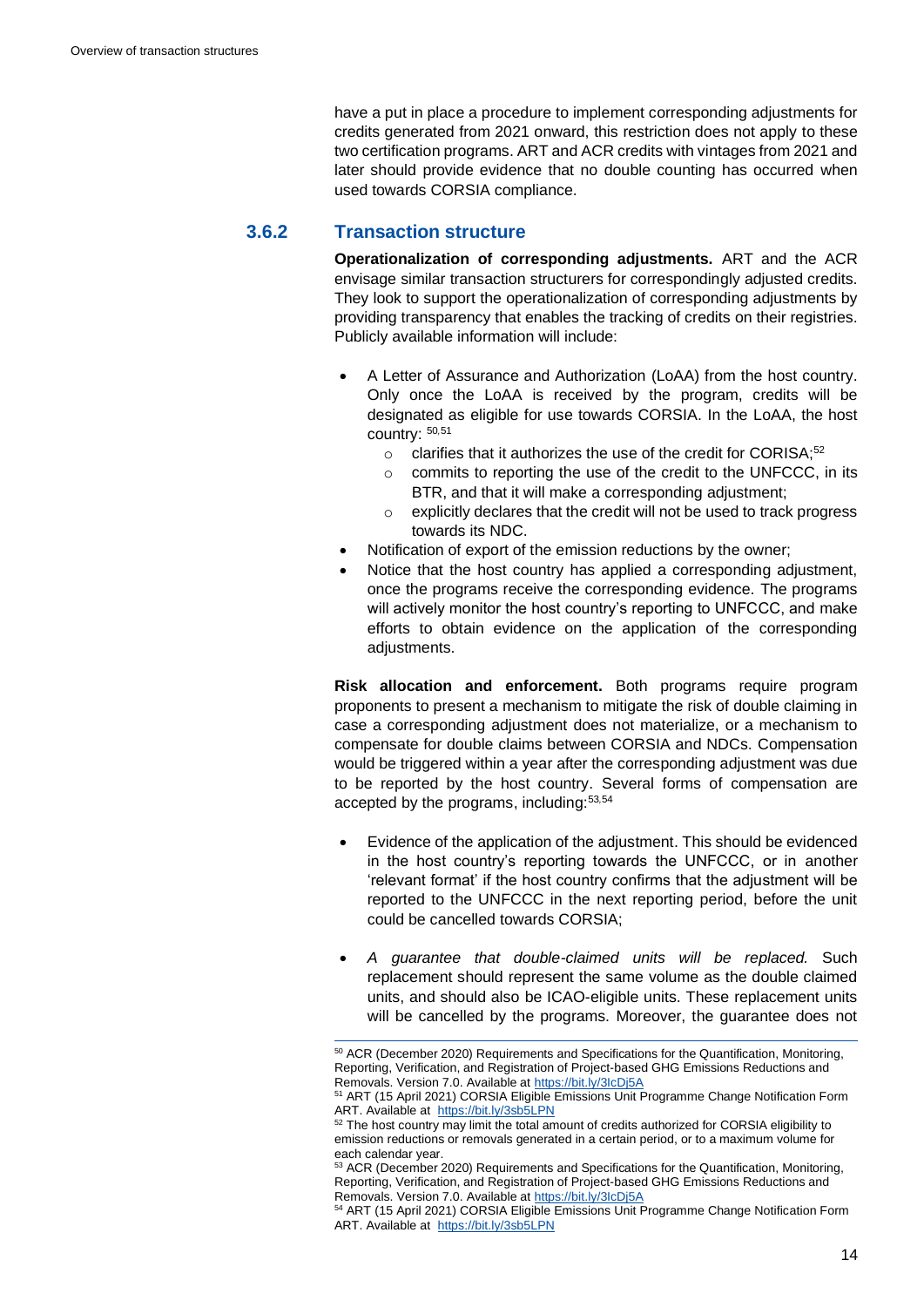need to be provided by the project proponent itself, and may also come from the Multilateral Investment Guarantee Agency ('MIGA'), or an alternative insurance mechanism approved by the programs.

• *A guarantee of financial compensation.* This financial compensation should cover the costs of the program for procuring the same volume of replacement units as the double claimed units.

The ACR furthermore also introduces a 'CORSIA Double Claiming Buffer pool'<sup>55</sup> as a fourth compensation option, in combination with a 'CORISA Double Claiming Risk Mitigation Agreement'. The volume of the required buffer contribution will be a percentage of the project's credits, based on a country 'risk classification' determined by the OECD.<sup>56</sup> The ACR will cancel these units to replace units that are at a later stage double claimed by the project host country. If the corresponding adjustment is applied, project proponents will be refunded for these 'replacement credits'.

## **3.7 atmosfair, project developer**

<span id="page-17-0"></span>atmosfair is a non-profit that develops carbon mitigation projects and sells mitigation outcomes certified under voluntary crediting standards to private buyers and businesses. In some countries the non-profit acts as the project developer, while in other countries it relies mostly on collaboration with local entrepreneurs. atmosfair has from an early stage started exploring opportunities for certifying projects under Article 6 as soon as the mechanism would become operational. atmosfair mainly works in least developed countries. Find out more at the [atmosfair](https://www.atmosfair.de/en/) website.

### **3.7.1 Current status**

atmosfair is engaging with over twenty host country governments to secure correspondingly adjusted carbon credits for the voluntary market, driven by a growing demand from its customers. Ahead of COP26 it signed agreements with Rwanda and Nepal through which both countries agreed to collaborate to avoid the double counting of emission reductions by making corresponding adjustments. atmosfair was the first voluntary carbon market project developer to sign such a deal. No transaction of correspondingly-adjusted credits has materialized so far.

## **3.7.2 Transaction structure**

**General structure of the host country agreement.** atmosfair looks for project host countries to sign a Letter of Assurance and Authorisation (LoAA). Through this document, host countries agree to making corresponding adjustments for credits which are produced by atmosfair projects. It has made the continuation of its projects conditional upon the host country signing a LoAA, as it considers that otherwise the emission reductions can no longer be sold as 'offsets' in the Paris Agreement era. The LoAA should follow a standardized structure, based on work developed in the context of CORSIA, 57 and later also by Gold Standard, and include:

<sup>55</sup> ACR (December 2020) Requirements and Specifications for the Quantification, Monitoring, Reporting, Verification, and Registration of Project-based GHG Emissions Reductions and Removals. Version 7.0. Available at<https://bit.ly/3IcDj5A>

<sup>&</sup>lt;sup>56</sup> ART makes use of the <u>OECD Country Risk Classification</u> to determine the applicable percentage, whereby a risk classification of 1 or 2 will require a 5% contribution, increasing to a 40% contribution for risk classification 7

<sup>57</sup> ClimateWorks Foundation, Meridian Institute, Stockholm Environment Institute (2019) Guidelines on avoiding double counting for the carbon offsetting and reduction scheme for international aviation. Available at https://bit.ly/33Fy7lx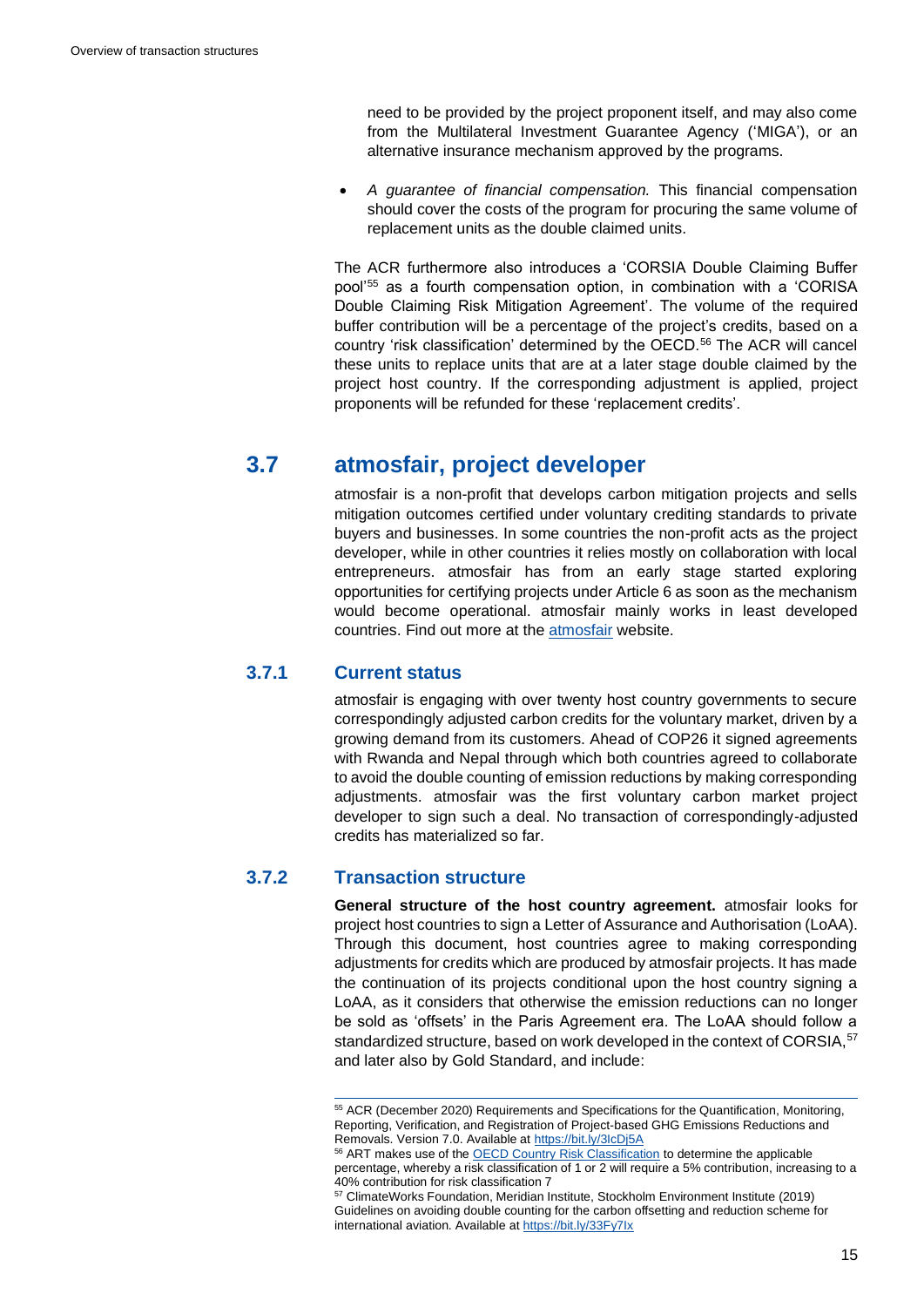- An authorization of the use of the project's emission reductions, issued as offsets, for making offset claims;
- A declaration that the host country will not use the project's emissions to track progress towards, or for demonstrating achievement of, its NDC;
- A declaration that the host country will apply the relevant accounting adiustments to achieve this:
- A declaration that the country will report on the authorization and use of the project emissions in a transparent manner in its biennial transparency report under Article 13 of the Paris Agreement.

The template also provides for the possibility that the LoAA provides authorization for a maximum number of project emissions to be authorized for international use. Here, atmosfair is looking to obtain the largest share of credits generated by its projects, but retains some flexibility with regard to the exact amount of credits that will be internationally transferred, and correspondingly adjusted.

**Enforceability and risk allocation.** atmosfair, as the project developer, is taking on a risk that credits which it sells as 'offset credits' with a corresponding adjustment attached to it today, can eventually not be used as offset credits if the corresponding adjustment does not materialize.

Their strategy to lower such risks is to integrate knowledge and capacitydevelopment into the process of agreeing on a LoAA with project host countries. In Nepal and Rwanda, atmosfair engaged in an extensive process of research and country engagement to ensure that atmosfair activities go beyond the actions the host country needs to take to meet its NDC. This is to ensure that the host country has an interest in making corresponding adjustments in return for financing of low-carbon development, without jeopardizing its ability to meet its NDC. The research includes an analysis of the GHG inventory, NDC, and long-term strategy of the host country, to the extend such information is not readily available, and engagement with counterparts in the host country who are directly involved in developing, maintaining and implementing the country's NDC. This ensures a clear link between Article 6 collaboration and NDC implementation.

A risk will however persist. To still be able to offer this product to its clients, atmosfair is looking into:

- options to design an insurance that ensures buyers that while the corresponding adjustment has not materialized, there are back-up credits available to replace the contracted credits, if necessary;
- applying the [World Bank MIGA tool](https://www.miga.org/) to its carbon project investments. Details need to be explored further.

The LoAAs do not currently include a clause on enforceability towards project host countries.

In addition to transactions linked to corresponding adjustments, atmosfair is also supporting the development of mitigation projects under the contribution claims model, where purchasing entities do not make offsetting claims.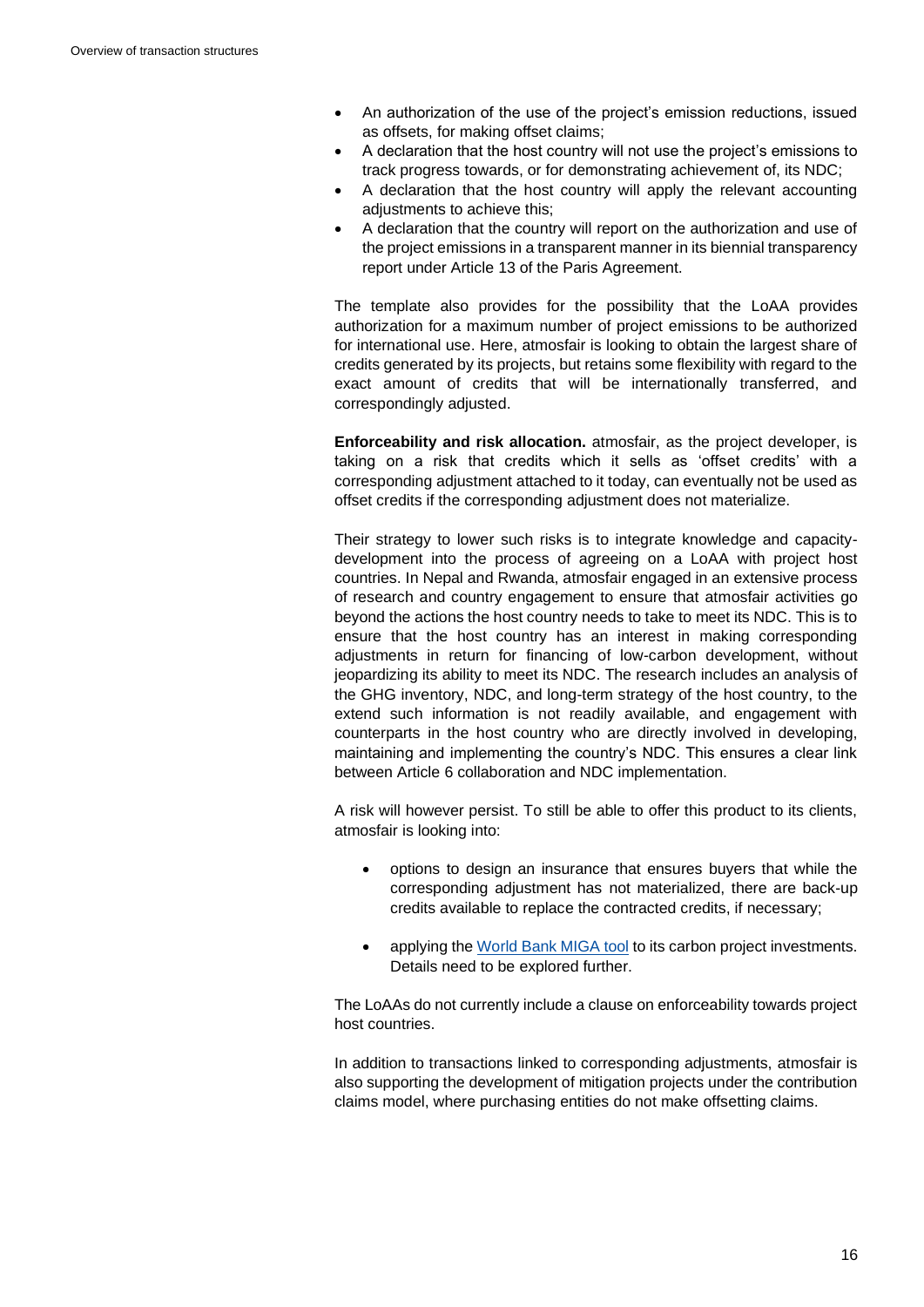# <span id="page-19-0"></span>**4. Analysis**

## **4.1 Comparison of transaction structures**

<span id="page-19-1"></span>This section provides a comparison of the contractual elements applied in transaction structures developed and envisaged across the different carbon transaction initiatives. It describes the main commonalities, differences and gaps.

It is important to note that at the time of developing this note, no actual transactions linked to the application of corresponding adjustments in line with the Article 6 Rulebook have taken place yet. Whereas KliK is the first stakeholder to sign a commercial agreement for such a transaction, no payments for ITMOs linked to an accounting adjustment have been made.

## **4.1.1 Complementarity of different contracts**

The carbon transaction initiatives assessed as part of this note generally envisage multiple contracting layers. These include a *framework agreement* (or *bilateral agreement*) between the buyer and the project host country that should ensure that the host country meets the Article 6 requirements, and applies corresponding adjustments for the credits transferred, and a *commercial agreement* which covers the commercial terms of the transaction, which include delivery and payment milestones. These two contracts may be integrated to some extent if the transaction involves only a sovereign buyer and seller.

Commercial agreements for ITMO transactions are typically embedded in a framework agreement. In other words, the transaction of ITMOs through a commercial agreement cannot materialize if no framework agreement, which arranges the application of corresponding adjustments, is in place. However, stakeholders interviewed for this note are not necessarily developing the framework and commercial agreements as sequential steps. As negotiating the framework agreements tends to be particularly time-consuming, buyers have been procuring mitigation activities in parallel, in anticipation of the conclusion of a framework agreement.

As an alternative to two-layer contracting, carbon market stakeholders could also consider the option where project host countries adopt a law that arranges the elements which are now generally covered by the framework agreements signed with different buyers. Such law can arrange which credits can be transferred for which purpose, when corresponding adjustments will be applied, and how this will be reported. None of the transaction initiatives assessed as part of this paper is considering such an approach.

Developing a national law in project host countries could have the advantage of creating more legal certainty for the parties involved in a transaction compared to a bilateral agreement. Moreover, a law provides predictability for project developers, and may save host countries the effort of having to agree on framework agreements with separate buyers. It also ensures that the host country's approach to Article 6 collaboration is standardized across engagement with different collaboration partners. A disadvantage to developing a law compared to signing bilateral agreements could be that such an approach is likely to slow down ITMO transactions, as the development and adoption of a law will be more time-consuming than signing a bilateral agreement.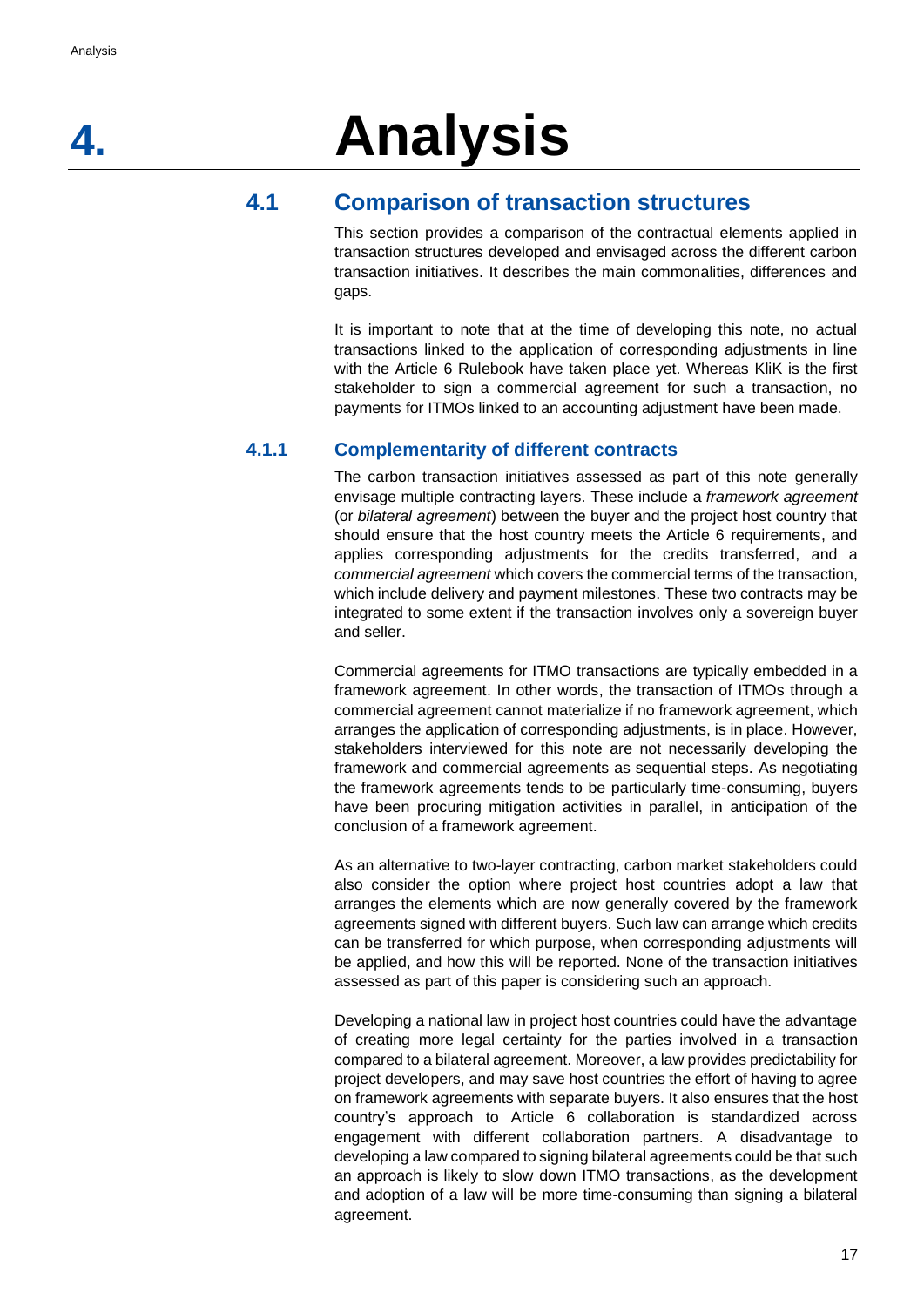## **4.1.2 Mitigation of transaction risks by buyers**

The time lag between the transfer of ITMOs and the application and reporting on corresponding adjustments creates a risk for ITMO buyers, namely that the host country does not apply a corresponding adjustment for ITMOs that have already been delivered. To deal with this risk, buyers are generally looking to apply a strategy that reduces the likelihood that host countries decide against applying a corresponding adjustment at a later stage. To this end, several risk mitigation options are being considered:

- Making *capacity-building* part of the engagement with the host country for developing the carbon transaction structure, to ensure all actors have a solid understanding of what they sign up for, and to avoid surprises at a later stage.
- Only *purchasing 'high hanging fruits'* which represent mitigation efforts that the host country will not need to use to meet its NDC ambition.
- *Not purchasing the complete volume* of emission reductions generated by the collaborative program, so a certain, fixed share of the mitigation outcomes can remain in the host country, and thereby can be used by the host country in a way that suits their climate plans and ambitions.

No enforcement mechanisms to ensure the application of a promised corresponding adjustment by the host country have been developed under any of the Article 6 pilots or carbon transaction initiatives assessed as part of this report. The main form of 'enforcement' considered is diplomatic pressure.

Here, a distinction should be made between government-to-government transactions, and transactions that involve private entities as buyers of the ITMOs. Whereas in a government-to-government transaction the buying government can apply such diplomatic pressure, a private buyer will generally not have similar means to deal with this transaction risk. To protect private buyers, the 'buyer country' in the respective bilateral agreement may choose to shield private buyers by taking over the risk that a corresponding adjustment will not be applied the moment the private buyer receives the ITMO. Such a strategy may be necessary to enable private sector participation in Article 6 transactions.

Finally, it is unclear at this stage how the status and value of ITMO credits will be affected if the promised corresponding adjustment does not materialize.

#### **4.1.3 Mitigation of transaction risks by project developers**

Project developers may end up carrying a significant risk if corresponding adjustments committed to by a project host country do not materialize, as buyers are paying for mitigation outcomes that are linked to a corresponding adjustment. It may turn out that the project developer has sold a product that it is not able to offer.

As a risk mitigation strategy similar to buyers, project developers look for mitigation projects that represent mitigation additional to the host country's NDC efforts. This should reduce the risk of non-compliance with a corresponding adjustment commitment. In addition, project developers are looking at potential insurance tools to be able to offer 'back up credits' that can replace those volumes of ITMOs where a corresponding adjustment does not materialize. Such insurance helps project developers carry this risk, but should also help provide the necessary certainty to buyers about the eventual delivery of correspondingly adjusted mitigation outcomes.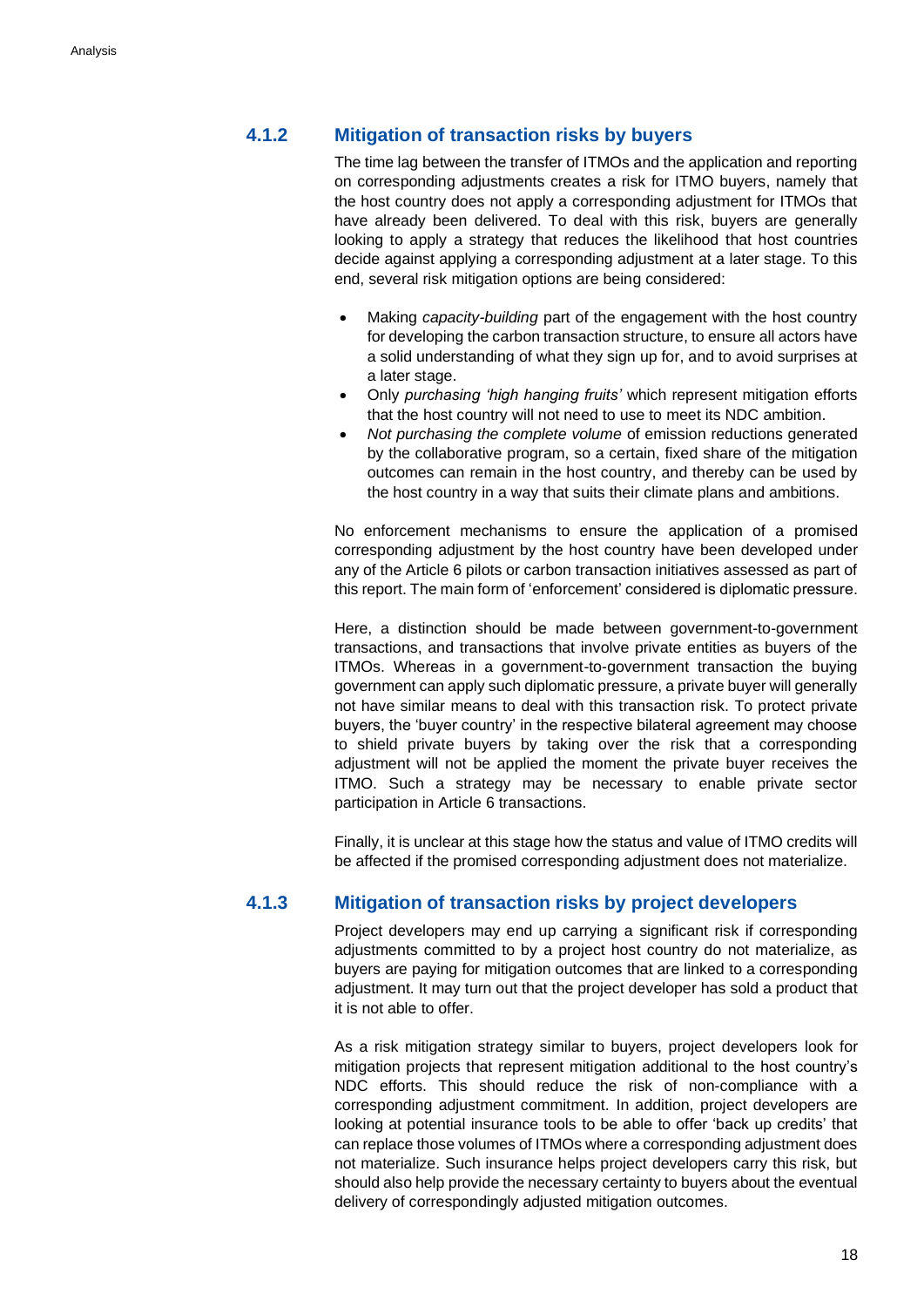## **4.1.4 Mitigation of transaction risks by crediting standards**

Crediting standards are not party to carbon credit transactions, but envisage a role for themselves in reducing transaction risks for the credits they issue and offer. This can mostly be done through providing transparency and facilitating the availability of information necessary for all parties to a carbon transaction to understand its integrity.

Rather than just reporting on information, the crediting standards discussed in this note opt for a more active role and look to actively source information on the application of corresponding adjustments. A second tool to mitigate transaction risks is that crediting standards are requiring project developers to have in place a risk mitigation approach in case a corresponding adjustment does not materialize. These can have different forms, such as a contribution to a buffer pool, or providing a guarantee for replacement of credits.

## **4.2 Lessons learned**

<span id="page-21-0"></span>In setting up carbon transactions in the context of the Paris Agreement, stakeholders are navigating unchartered territory, which creates many uncertainties. These relate to untested concepts such as (reporting on) corresponding adjustments, but also to future demand for correspondingly adjusted credits, and the ability of host countries to develop the necessary strategies, governance structures and reporting frameworks to be able to authorize projects, credit transactions, and implement corresponding adjustments. Whereas the Article 6 Rulebook has been finalized, many stakeholders continue to find this guidance vague, which could potentially slow down ITMO transactions.<sup>58</sup>

The need for capacity-building among all stakeholders in the carbon market is evident – not only host countries need to build knowledge and capacities to be able to make strategic use of carbon markets in the context of the Paris Agreement, also project developers need to learn how to navigate the new context and interact with project host countries to be able to offer their offset credits. Crediting standards are figuring out how to best facilitate transparent trading to ensure the integrity of the market. Sovereign buyers will need capacities and procedures to procure the right credits and manage the risk of non-compliance with accounting agreements. Private buyers need to navigate a widening range of credit types and attributes that they can purchase as part of their mitigation strategies.

Capacity-building efforts of all these different stakeholders can benefit hugely from the development of templates for transaction structures. The analysis conducted for this note indicates that in these early stages, most actors are envisaging similar transaction structures and contractual arrangements, inspired by the work done by early Article 6 piloting and capacity-building initiatives. The implementation of these pioneering initiatives will hopefully feed back into the development of template structures for carbon transactions in the context of the Paris Agreement, and may lead to more diversification based on the varied needs of different actors. To do so, such initial lessons learned will need to be made publicly available and shared among all market stakeholders involved.

<sup>58</sup> Carbon Pulse (February 2022) Experts fear carbon finance stand-off amid vague UN Article 6 guidance. Available a[t https://bit.ly/35sxpPQ](https://bit.ly/35sxpPQ)